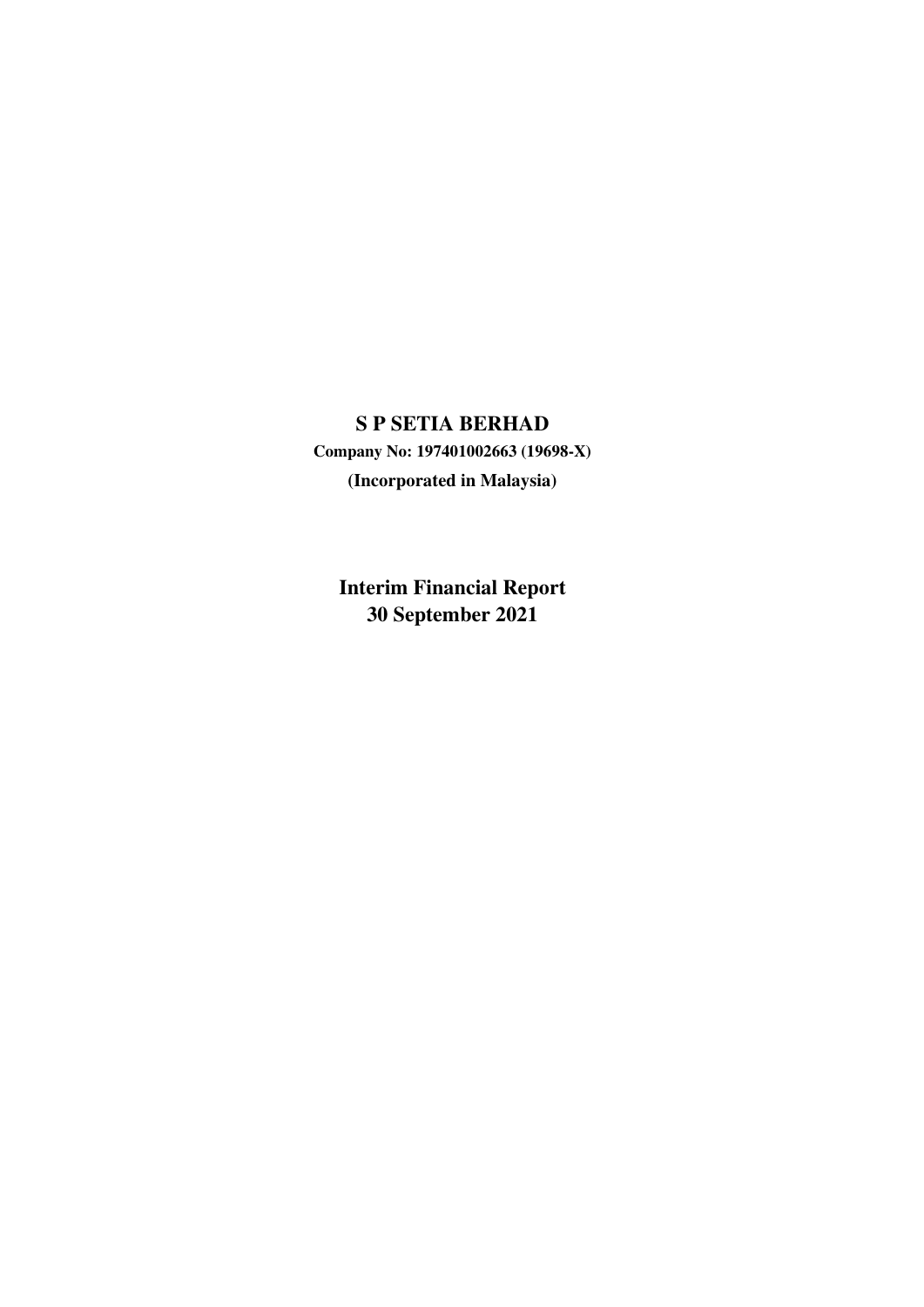# **S P SETIA BERHAD Company No: 197401002663 (19698-X) (Incorporated in Malaysia)**

# **Interim Financial Report - 30 September 2021**

|                                                                                                    | Page No.  |
|----------------------------------------------------------------------------------------------------|-----------|
| Condensed Consolidated Statement of Financial Position                                             |           |
| Condensed Consolidated Statement of Comprehensive Income                                           | 2         |
| Condensed Consolidated Statement of Changes In Equity                                              | 3         |
| <b>Condensed Consolidated Statement of Cash Flows</b>                                              | $4 - 5$   |
| Notes to the Interim Financial Report                                                              | $6 - 12$  |
| Additional Information Required by the Listing Requirements of<br>Bursa Malaysia Securities Berhad | $13 - 19$ |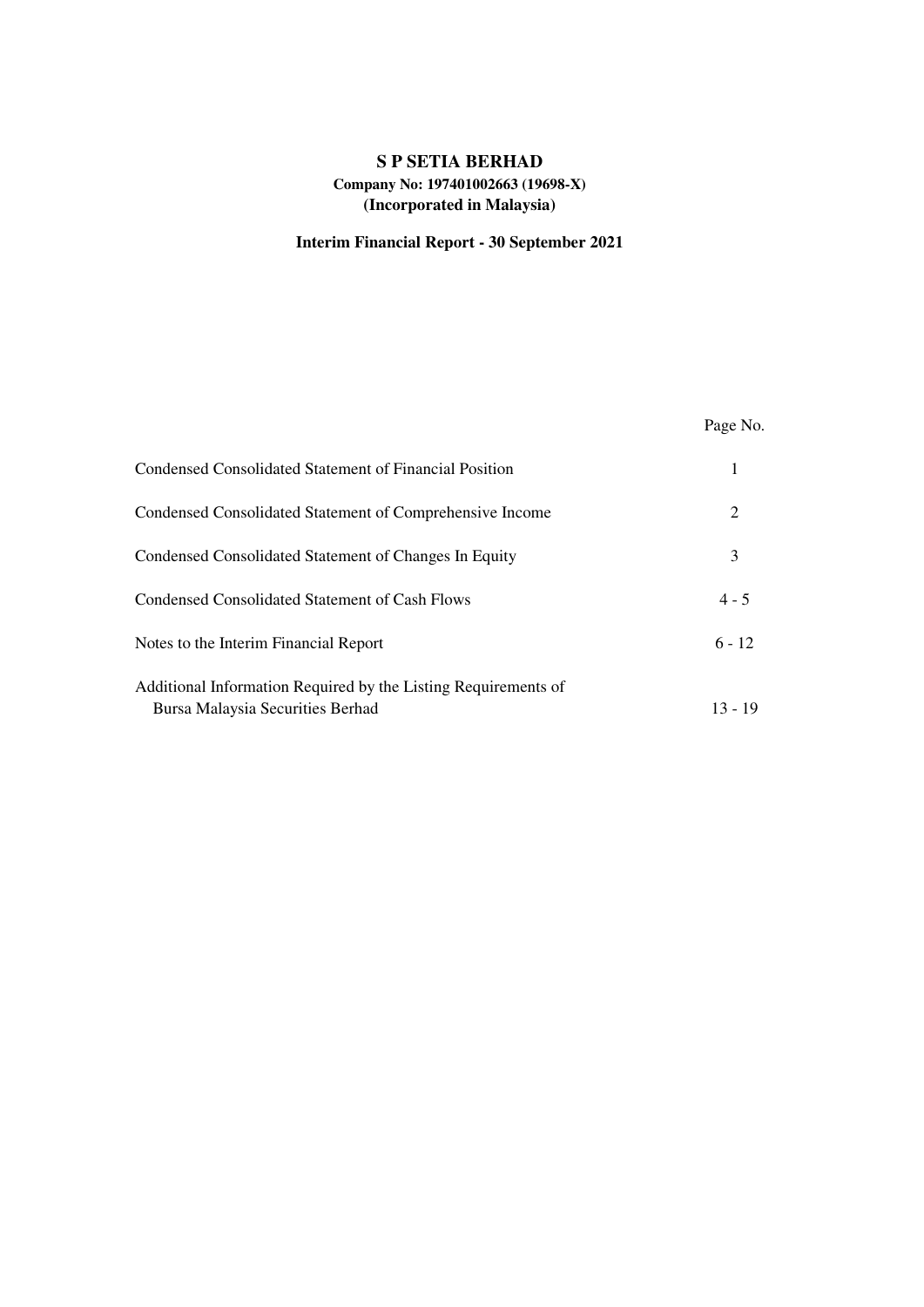#### **S P SETIA BERHAD (Company No: 197401002663 (19698-X)) (Incorporated in Malaysia) CONDENSED CONSOLIDATED STATEMENT OF FINANCIAL POSITION AS AT 30 SEPTEMBER 2021** *(The figures have not been audited)*

|                                                                                    | As At<br>30/09/2021<br><b>RM'000</b> | As At<br>31/12/2020<br><b>RM'000</b><br><b>Restated</b> |
|------------------------------------------------------------------------------------|--------------------------------------|---------------------------------------------------------|
| <b>ASSETS</b>                                                                      |                                      |                                                         |
| <b>Non-current assets</b>                                                          |                                      |                                                         |
| Property, plant and equipment                                                      | 713,064                              | 703,811                                                 |
| Right-of-use - property, plant and equipment                                       | 2,164<br>2,034,721                   | 2,341<br>2,034,472                                      |
| Investment properties<br>Right-of-use - investment properties                      | 51,859                               | 69,054                                                  |
| Inventories - land held for property development                                   | 12,699,797                           | 12,661,069                                              |
| Intangible asset                                                                   | 13,621                               | 13,385                                                  |
| Investments in joint ventures                                                      | 3,101,498                            | 2,703,702                                               |
| Investments in associated companies<br>Other investments                           | 562,816<br>96                        | 559,857<br>96                                           |
| Amounts owing by joint ventures                                                    | 69,785                               | 69,785                                                  |
| Trade receivables                                                                  | 47,572                               | 28,824                                                  |
| Other receivables, deposits and prepayments                                        | 77,445                               | 73,464                                                  |
| Deferred tax assets                                                                | 349,426                              | 327,932                                                 |
| <b>Current assets</b>                                                              | 19,723,864                           | 19,247,792                                              |
| Trade receivables                                                                  | 985,948                              | 849,503                                                 |
| Contract assets                                                                    | 1,039,605                            | 1,263,891                                               |
| Other receivables, deposits and prepayments                                        | 207,881                              | 238,969                                                 |
| Inventories - property development costs                                           | 2,732,334<br>1,053,517               | 3,127,722<br>1,093,240                                  |
| Inventories - completed properties and others<br>Contract cost assets              | 1,812,703                            | 1,430,106                                               |
| Amounts owing by joint ventures                                                    | 83.142                               | 82,589                                                  |
| Amounts owing by associated companies                                              | 14                                   | 4,336                                                   |
| Amounts owing by related parties                                                   | 135                                  | 458                                                     |
| Current tax assets<br>Short-term funds                                             | 31,654<br>1,771,129                  | 84,889<br>1,485,695                                     |
| Short-term deposits                                                                | 235,517                              | 208,725                                                 |
| Cash and bank balances                                                             | 1,449,186                            | 1,224,816                                               |
|                                                                                    | 11,402,765                           | 11,094,939                                              |
| <b>TOTAL ASSETS</b>                                                                | 31,126,629                           | 30,342,731                                              |
| <b>EQUITY AND LIABILITIES</b>                                                      |                                      |                                                         |
| <b>EQUITY</b><br>Share capital                                                     | 8,490,200                            | 8,468,287                                               |
| Share capital - RCPS-i A                                                           | 1,087,363                            | 1,087,363                                               |
| Share capital - RCPS-i B                                                           | 1,035,218                            | 1,035,218                                               |
| Reserves                                                                           |                                      |                                                         |
| Share-based payment reserve                                                        | 119,908                              | 132,400                                                 |
| Reserve on acquisition arising from common control<br>Exchange translation reserve | (1,295,884)<br>105,268               | (1,295,884)<br>75,042                                   |
| Retained earnings                                                                  | 4,414,190                            | 4,385,183                                               |
| <b>Equity attributable to owners of the Company</b>                                | 13,956,263                           | 13,887,609                                              |
| Non-controlling interests                                                          | 1,454,397                            | 1,417,059                                               |
| <b>Total equity</b>                                                                | 15,410,660                           | 15,304,668                                              |
| <b>LIABILITIES</b>                                                                 |                                      |                                                         |
| <b>Non-current liabilities</b>                                                     |                                      |                                                         |
| Redeemable cumulative preference shares                                            | 37,757                               | 37,140                                                  |
| Other payables and accruals<br>Long-term borrowings                                | 59,713<br>10,233,133                 | 69,267<br>9,357,935                                     |
| Lease liabilities                                                                  | 1,563                                | 1,167                                                   |
| Deferred tax liabilities                                                           | 442,876                              | 465,796                                                 |
|                                                                                    | 10,775,042                           | 9,931,305                                               |
| <b>Current liabilities</b><br>Trade payables                                       | 1,511,849                            | 1,581,560                                               |
| <b>Contract liabilities</b>                                                        | 216,504                              | 152,467                                                 |
| Other payables and accruals                                                        | 737,822                              | 759,880                                                 |
| Short-term borrowings                                                              | 2,374,352                            | 2,583,271                                               |
| Lease liabilities                                                                  | 733                                  | 1,290                                                   |
| Current tax liabilities<br>Amounts owing to related parties                        | 99,287<br>380                        | 27,278<br>1,012                                         |
|                                                                                    | 4,940,927                            | 5,106,758                                               |
| <b>Total liabilities</b>                                                           | 15,715,969                           | 15,038,063                                              |
| <b>TOTAL EQUITY AND LIABILITIES</b>                                                | 31,126,629                           | 30,342,731                                              |
|                                                                                    |                                      |                                                         |
| Net assets per share attributable to owners of the Company                         | 2.91                                 | 2.90                                                    |

(The Condensed Consolidated Statement of Financial Position should be read in conjunction with the audited financial statements for the financial year ended 31 December 2020 and the accompanying explanatory notes in this report.)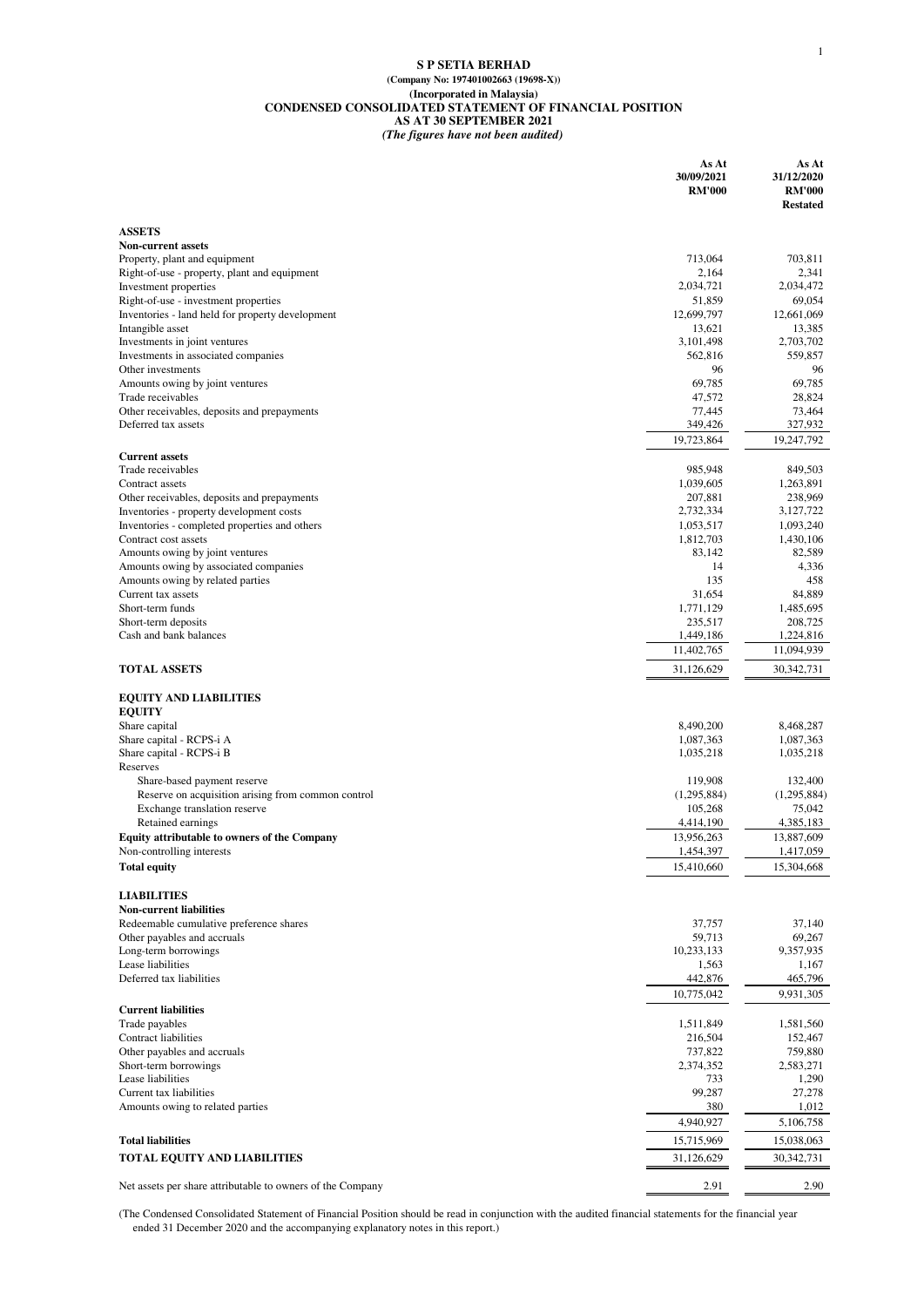#### **S P SETIA BERHAD (Company No.: 197401002663 (19698-X)) (Incorporated in Malaysia) CONDENSED CONSOLIDATED STATEMENT OF COMPREHENSIVE INCOME FOR THE FINANCIAL PERIOD ENDED 30 SEPTEMBER 2021**

*(The figures have not been audited)*

|                                                                        | <b>3 MONTHS ENDED</b>       |                                                | <b>9 MONTHS ENDED</b>       |                                                |
|------------------------------------------------------------------------|-----------------------------|------------------------------------------------|-----------------------------|------------------------------------------------|
|                                                                        | 30/09/2021<br><b>RM'000</b> | 30/09/2020<br><b>RM'000</b><br><b>Restated</b> | 30/09/2021<br><b>RM'000</b> | 30/09/2020<br><b>RM'000</b><br><b>Restated</b> |
| Revenue                                                                | 594,552                     | 1,080,472                                      | 2,730,144                   | 2,114,454                                      |
| Cost of sales                                                          |                             |                                                |                             |                                                |
| - Operational cost of sales                                            | (418, 727)                  | (830,978)                                      | (2,018,285)                 | (1,546,095)                                    |
| - Reversal/(Impairment) of completed inventories                       |                             | 3,068                                          | 1,217                       | (128, 554)                                     |
| Gross profit                                                           | 175,825                     | 252,562                                        | 713,076                     | 439,805                                        |
| Other income                                                           | 35,864                      | 32,138                                         | 113,573                     | 113,719                                        |
| Selling and marketing expenses                                         | (12, 389)                   | (13, 576)                                      | (32, 788)                   | (36,041)                                       |
| Administrative and general expenses                                    | (98, 443)                   | (92,666)                                       | (265, 772)                  | (257, 448)                                     |
| Gain/(Loss) on foreign exchange                                        |                             |                                                |                             |                                                |
| - Realised                                                             | 3                           | (9)                                            | 1,131                       | (1)                                            |
| - Unrealised                                                           | 21,045                      | (4,064)                                        | (11,068)                    | 3,409                                          |
| Share of results of joint ventures                                     | (13, 861)                   | (343, 566)                                     | (18,045)                    | (360, 129)                                     |
| Share of results of associated companies                               | (2,218)                     | 6,458                                          | 4,802                       | 6,889                                          |
| Finance costs                                                          | (53, 549)                   | (59, 648)                                      | (151, 222)                  | (189, 860)                                     |
| Profit/(Loss) before tax                                               | 52,277                      | (222, 371)                                     | 353,687                     | (279, 657)                                     |
| Taxation                                                               | (29, 992)                   | (25, 120)                                      | (132,980)                   | (48, 603)                                      |
| Profit/(Loss) for the period                                           | 22,285                      | (247, 491)                                     | 220,707                     | (328, 260)                                     |
| Other comprehensive income, net of tax:                                |                             |                                                |                             |                                                |
| Item that may be reclassified to profit or loss in subsequent periods: |                             |                                                |                             |                                                |
| - Exchange differences on translation of foreign operations            | (76, 720)                   | 23,707                                         | 30,298                      | 26,008                                         |
| Total comprehensive (loss)/income for the period                       | (54, 435)                   | (223, 784)                                     | 251,005                     | (302, 252)                                     |
| Profit/(Loss) attributable to:                                         |                             |                                                |                             |                                                |
| Owners of the Company                                                  | 11,013                      | (267,005)                                      | 161,050                     | (377, 250)                                     |
| Non-controlling interests                                              | 11,272                      | 19,514                                         | 59,657                      | 48,990                                         |
|                                                                        | 22,285                      | (247, 491)                                     | 220,707                     | (328, 260)                                     |
| Total comprehensive (loss)/income attributable to:                     |                             |                                                |                             |                                                |
| Owners of the Company                                                  | (65, 749)                   | (243, 255)                                     | 191,276                     | (351, 258)                                     |
| Non-controlling interests                                              | 11,314                      | 19,471                                         | 59,729                      | 49,006                                         |
|                                                                        | (54, 435)                   | (223, 784)                                     | 251,005                     | (302, 252)                                     |
| Earnings per share attributable to owners of the Company               |                             |                                                |                             |                                                |
| - Basic (loss)/earnings per share (sen)                                | (1.35)                      | (8.21)                                         | 0.71                        | (12.59)                                        |
| - Diluted (loss)/earnings per share (sen)                              | (1.35)                      | (8.17)                                         | 0.71                        | (12.52)                                        |
|                                                                        |                             |                                                |                             |                                                |

(The Condensed Consolidated Statement of Comprehensive Income should be read in conjunction with the audited financial statements for the financial year ended 31 December 2020 and the accompanying explanatory notes in this report.)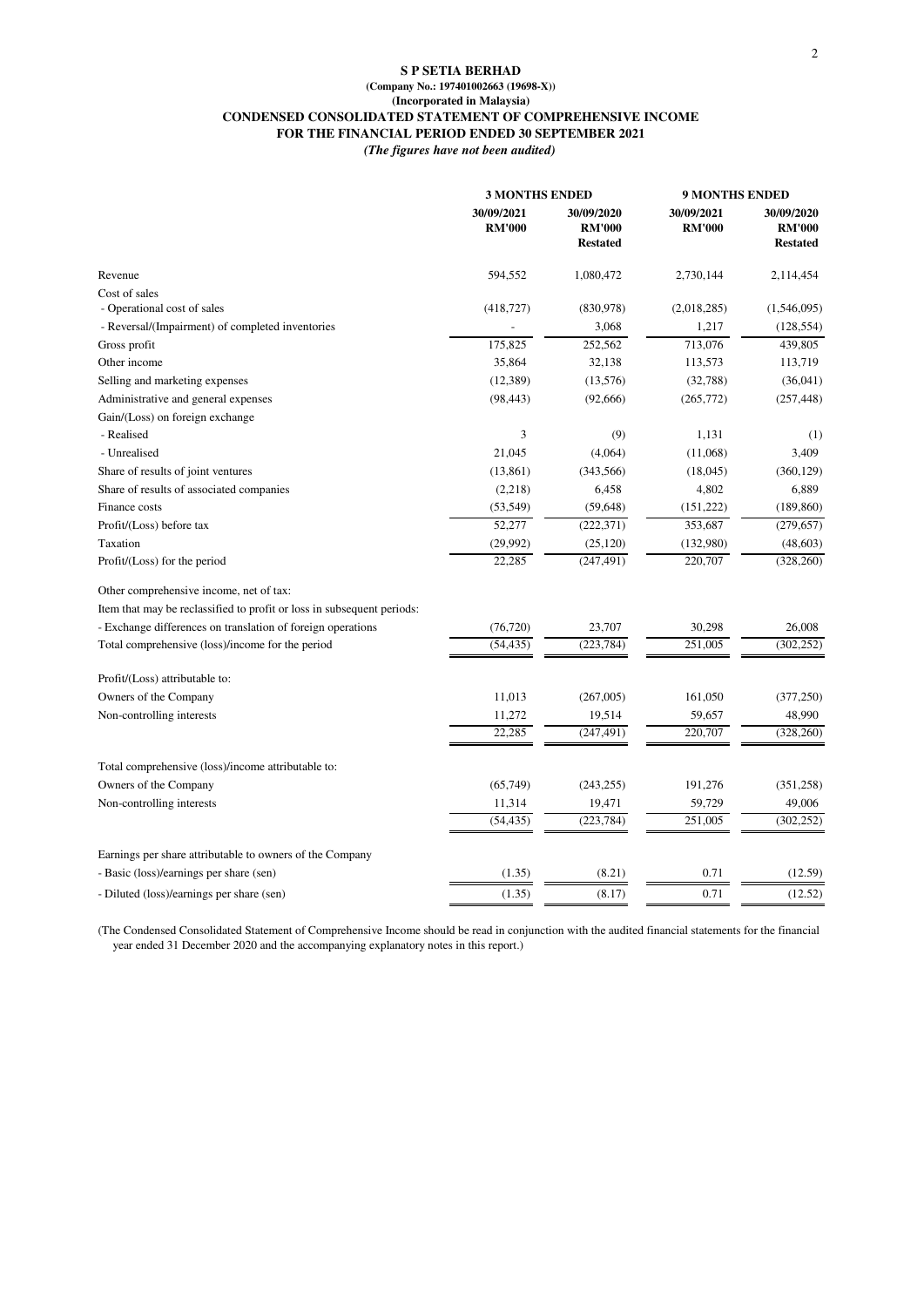### **(Company No.: 197401002663 (19698-X))**

**(Incorporated in Malaysia)**

**CONDENSED CONSOLIDATED STATEMENT OF CHANGES IN EQUITY**

### **FOR THE FINANCIAL PERIOD ENDED 30 SEPTEMBER 2021**

#### *(The figures have not been audited)*

|                                                                                                 | Attributable to owners of the Company -  |                                                        |                                                        |                                          |                                                                                             |                                                                          |                                              |                               |                                                          |                                                |
|-------------------------------------------------------------------------------------------------|------------------------------------------|--------------------------------------------------------|--------------------------------------------------------|------------------------------------------|---------------------------------------------------------------------------------------------|--------------------------------------------------------------------------|----------------------------------------------|-------------------------------|----------------------------------------------------------|------------------------------------------------|
|                                                                                                 |                                          |                                                        |                                                        | Share-                                   | <b>Non-Distributable</b><br>Reserve on                                                      | ▸                                                                        | Distributable                                |                               |                                                          |                                                |
|                                                                                                 | <b>Share</b><br>Capital<br><b>RM'000</b> | <b>Share</b><br>Capital<br>- RCPS-i A<br><b>RM'000</b> | <b>Share</b><br>Capital<br>- RCPS-i B<br><b>RM'000</b> | <b>Based</b><br>Payment<br><b>RM'000</b> | <b>Acquisition</b><br><b>Arising from</b><br><b>Reserve</b> Common Control<br><b>RM'000</b> | <b>Exchange</b><br><b>Translation</b><br><b>Reserve</b><br><b>RM'000</b> | <b>Retained</b><br>Earnings<br><b>RM'000</b> | <b>Total</b><br><b>RM'000</b> | Non-<br>controlling<br><b>Interests</b><br><b>RM'000</b> | <b>Total</b><br><b>Equity</b><br><b>RM'000</b> |
| <b>Balance at 01.01.2021</b>                                                                    | 8,468,287                                | 1,087,363                                              | 1,035,218                                              | 132,400                                  | (1,295,884)                                                                                 | 75,028                                                                   | 4,419,228                                    | 13,921,640                    | 1,418,860                                                | 15,340,500                                     |
| Effects of adoption of Agenda Decision on MFRS123                                               | $\sim$                                   | $\blacksquare$                                         | $\sim$                                                 | $\sim$                                   | $\sim$                                                                                      | 14                                                                       | (34,045)                                     | (34,031)                      | (1,801)                                                  | (35, 832)                                      |
| Balance at 01.01.2021 (restated)                                                                | 8,468,287                                | 1,087,363                                              | 1,035,218                                              | 132,400                                  | (1,295,884)                                                                                 | 75,042                                                                   | 4,385,183                                    | 13,887,609                    | 1,417,059                                                | 15,304,668                                     |
| Total other comprehensive income for the period represented                                     |                                          |                                                        |                                                        |                                          |                                                                                             |                                                                          |                                              |                               |                                                          |                                                |
| by exchange differences on translation of foreign operations                                    |                                          |                                                        |                                                        |                                          |                                                                                             | 30,226                                                                   | $\sim$                                       | 30,226                        | 72                                                       | 30,298                                         |
| Profit for the period                                                                           |                                          |                                                        |                                                        |                                          |                                                                                             | $\overline{a}$                                                           | 161,050                                      | 161,050                       | 59,657                                                   | 220,707                                        |
| <b>Transactions with owners:</b>                                                                |                                          |                                                        |                                                        |                                          |                                                                                             |                                                                          |                                              |                               |                                                          |                                                |
| Issuance of ordinary shares<br>- Vesting of Employee Share Grant Plan ("ESGP")                  | 21,552                                   |                                                        |                                                        | (21, 552)                                |                                                                                             |                                                                          |                                              |                               |                                                          |                                                |
| - Exercise of Employee Share Options Scheme ("ESOS")                                            | 361                                      |                                                        |                                                        | (96)                                     |                                                                                             |                                                                          |                                              | 265                           |                                                          | 265                                            |
| Acquisition of additional shares in an existing subsidiary company                              |                                          |                                                        |                                                        |                                          |                                                                                             |                                                                          |                                              |                               | 8,004                                                    | 8,004                                          |
| RCPS-i A preferential dividends paid                                                            |                                          |                                                        |                                                        |                                          |                                                                                             |                                                                          | (70, 654)                                    | (70, 654)                     |                                                          | (70, 654)                                      |
| RCPS-i B preferential dividends paid                                                            |                                          |                                                        |                                                        |                                          |                                                                                             |                                                                          | (61, 389)                                    | (61, 389)                     |                                                          | (61, 389)                                      |
| Dividends paid                                                                                  |                                          |                                                        |                                                        |                                          |                                                                                             |                                                                          |                                              |                               | (30, 395)                                                | (30, 395)                                      |
| Share-based payment under Employee Long Term                                                    |                                          |                                                        |                                                        |                                          |                                                                                             |                                                                          |                                              |                               |                                                          |                                                |
| Incentive Plan ("LTIP")                                                                         |                                          |                                                        |                                                        | 9,156                                    |                                                                                             |                                                                          |                                              | 9,156                         |                                                          | 9,156                                          |
| <b>Balance at 30.09.2021</b>                                                                    | 8,490,200                                | 1,087,363                                              | 1,035,218                                              | 119,908                                  | (1,295,884)                                                                                 | 105,268                                                                  | 4,414,190                                    | 13,956,263                    | 1,454,397                                                | 15,410,660                                     |
| <b>Balance at 01.01.2020</b>                                                                    | 8,432,321                                | 1,087,363                                              | 1,035,304                                              | 144,721                                  | (1,295,884)                                                                                 | (27, 162)                                                                | 4,912,727                                    | 14,289,390                    | 1,432,647                                                | 15,722,037                                     |
| Effects of adoption of Agenda Decision on MFRS123                                               |                                          |                                                        | $\sim$                                                 | $\sim$                                   | $\sim$                                                                                      | (5)                                                                      | (34, 103)                                    | (34, 108)                     | (1,048)                                                  | (35, 156)                                      |
| Balance at 01.01.2020 (restated)<br>Total other comprehensive income for the period represented | 8,432,321                                | 1,087,363                                              | 1,035,304                                              | 144,721                                  | (1,295,884)                                                                                 | (27, 167)                                                                | 4,878,624                                    | 14,255,282                    | 1,431,599                                                | 15,686,881                                     |
| by exchange differences on translation of foreign operations                                    |                                          |                                                        |                                                        |                                          |                                                                                             | 25,992                                                                   | $\sim$                                       | 25,992                        | 16                                                       | 26,008                                         |
| Loss for the period                                                                             |                                          |                                                        |                                                        |                                          |                                                                                             | $\sim$                                                                   | (377, 250)                                   | (377, 250)                    | 48,990                                                   | (328, 260)                                     |
| <b>Transactions with owners:</b>                                                                |                                          |                                                        |                                                        |                                          |                                                                                             |                                                                          |                                              |                               |                                                          |                                                |
| Issuance of ordinary shares                                                                     |                                          |                                                        |                                                        |                                          |                                                                                             |                                                                          |                                              |                               |                                                          |                                                |
| - Vesting of ESGP<br>RCPS-i A preferential dividends paid                                       | 35,880                                   |                                                        |                                                        | (35,880)                                 |                                                                                             |                                                                          | (70,654)                                     | (70,654)                      | $\overline{\phantom{a}}$                                 | (70,654)                                       |
| RCPS-i B preferential dividends paid                                                            |                                          |                                                        |                                                        |                                          |                                                                                             |                                                                          | (61, 394)                                    | (61, 394)                     |                                                          | (61, 394)                                      |
| Dividends paid                                                                                  |                                          |                                                        |                                                        |                                          |                                                                                             |                                                                          | (40, 425)                                    | (40, 425)                     | (65,262)                                                 | (105, 687)                                     |
| Share-based payment under LTIP                                                                  |                                          |                                                        |                                                        | 22,203                                   |                                                                                             |                                                                          | $\sim$                                       | 22,203                        |                                                          | 22,203                                         |
| Balance at 30.09.2020 (restated)                                                                | 8,468,201                                | 1,087,363                                              | 1,035,304                                              | 131,044                                  | (1,295,884)                                                                                 | (1,175)                                                                  | 4,328,901                                    | 13,753,754                    | 1,415,343                                                | 15,169,097                                     |
|                                                                                                 |                                          |                                                        |                                                        |                                          |                                                                                             |                                                                          |                                              |                               |                                                          |                                                |

(The Condensed Consolidated Statement of Changes in Equity should be read in conjunction with the audited financial statements for the financial year ended 31 December 2020 and the accompanying explanatory notes in this re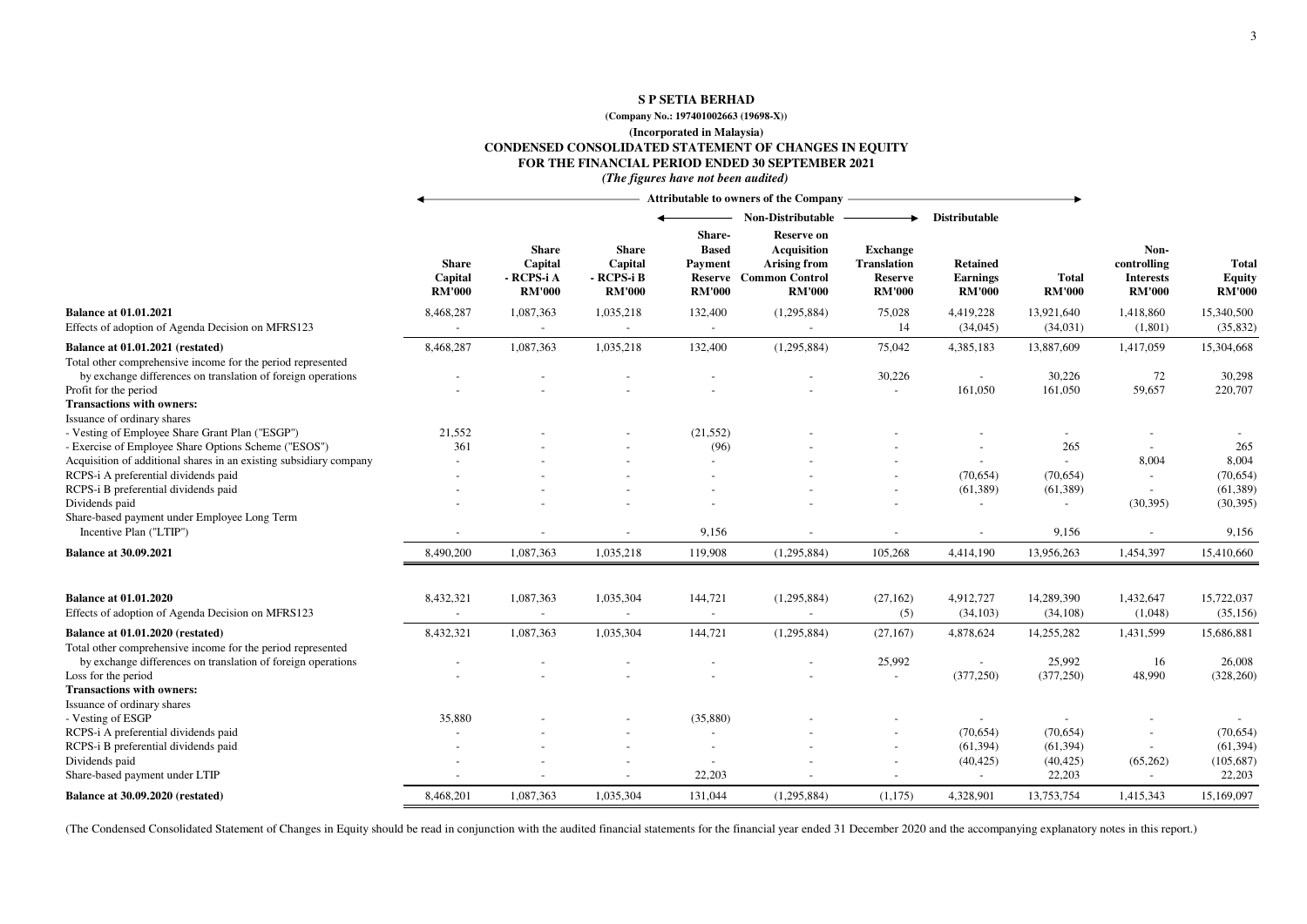# **(Company No.: 197401002663 (19698-X))**

# **(Incorporated in Malaysia)**

**CONDENSED CONSOLIDATED STATEMENT OF CASH FLOWS**

**FOR THE FINANCIAL PERIOD ENDED 30 SEPTEMBER 2021** *(The figures have not been audited)*

|                                                                                                              | <b>9 MONTHS ENDED</b>       |                                                |
|--------------------------------------------------------------------------------------------------------------|-----------------------------|------------------------------------------------|
|                                                                                                              | 30/09/2021<br><b>RM'000</b> | 30/09/2020<br><b>RM'000</b><br><b>Restated</b> |
| <b>Operating Activities</b>                                                                                  |                             |                                                |
| Profit/(Loss) before tax                                                                                     | 353,687                     | (279, 657)                                     |
| Adjustments for:-                                                                                            |                             |                                                |
| Non-cash items                                                                                               | 61,315                      | 521,757                                        |
| Non-operating items                                                                                          | 68,626                      | 100,299                                        |
| Operating profit before changes in working capital                                                           | 483,628                     | 342,399                                        |
| Changes in inventories - property development costs<br>and contract cost assets                              | (34,607)                    | (205, 847)                                     |
| Changes in inventories - completed properties and others                                                     | 352,994                     | 328,520                                        |
| Changes in contract assets/liabilities                                                                       | 300,702                     | (102, 326)                                     |
| Changes in receivables                                                                                       | (147, 448)                  | (164, 432)                                     |
| Changes in payables                                                                                          | (47, 977)                   | (157,769)                                      |
| Cash generated from operations                                                                               | 907,292                     | 40,545                                         |
| Rental received                                                                                              | 7,506                       | 7,970                                          |
| Interest received                                                                                            | 14,900                      | 21,245                                         |
| Interest paid on lease liabilities                                                                           | (108)                       | (90)                                           |
| Net tax paid                                                                                                 | (51,625)                    | (71, 178)                                      |
| Net cash from/(used in) operating activities                                                                 | 877,965                     | (1,508)                                        |
|                                                                                                              |                             |                                                |
| <b>Investing Activities</b>                                                                                  |                             |                                                |
| Additions to inventories - land held for property development                                                | (236,600)                   | (337,012)                                      |
| Additions to property, plant and equipment                                                                   | (30,225)                    | (62, 349)                                      |
| Additions to investment properties                                                                           | (21, 169)                   | (3,460)                                        |
| Proceeds from disposal of property, plant and equipment                                                      | 235                         | 243                                            |
| Proceeds from disposal of investment properties                                                              | 18,728                      | 6,221                                          |
| Net cash outflow from liquidation of subsidiary companies                                                    | (43)                        |                                                |
| Acquisition of additional shares in existing joint ventures                                                  | (343, 438)                  | (24,000)                                       |
| Repayment from/(Advances to) an associated company                                                           | 2,668                       | (72)                                           |
| (Advances to)/Repayment from joint ventures<br>(Placement)/Withdrawal of sinking fund, debt service reserve, | (76)                        | 2,985                                          |
| escrow accounts and short-term deposits                                                                      |                             | 4,366                                          |
| Dividends received from associated companies                                                                 | (18,369)<br>9,800           | 3,270                                          |
| Interest received                                                                                            | 24,793                      | 29,559                                         |
| Rental received                                                                                              | 29,587                      | 25,273                                         |
| Net cash used in investing activities                                                                        | (564, 109)                  | (354, 976)                                     |
|                                                                                                              |                             |                                                |
| <b>Financing Activities</b>                                                                                  |                             |                                                |
| Proceeds from issuance of ordinary shares pursuant to the exercise of ESOS                                   | 265                         |                                                |
| Repayment to non-controlling shareholder of subsidiary company<br>Proceeds from issuance of Sukuk Wakalah    | (3,130)<br>800,000          |                                                |
| Drawdown of bank borrowings                                                                                  | 1,203,392                   | 1,453,854                                      |
| Repayment of bank borrowings                                                                                 | (1,370,527)                 | (1,143,403)                                    |
| Repayment of lease liabilities                                                                               | (938)                       | (965)                                          |
| Interest paid                                                                                                | (282, 453)                  | (323, 444)                                     |
| Transaction cost on borrowings paid                                                                          | (3,079)                     | (960)                                          |
| Redeemable cumulative preference share dividends paid to non-controlling interests                           | (1,734)                     | (1,272)                                        |
| Dividends paid to non-controlling interests                                                                  | (27, 382)                   | (65,262)                                       |
| Dividends paid                                                                                               |                             | (40, 425)                                      |
| RCPS-i A preferential dividends paid                                                                         | (70, 654)                   | (70, 654)                                      |
| RCPS-i B preferential dividends paid                                                                         | (61,389)                    | (61, 394)                                      |
| Net cash from/(used in) financing activities                                                                 | 182,371                     | (253, 925)                                     |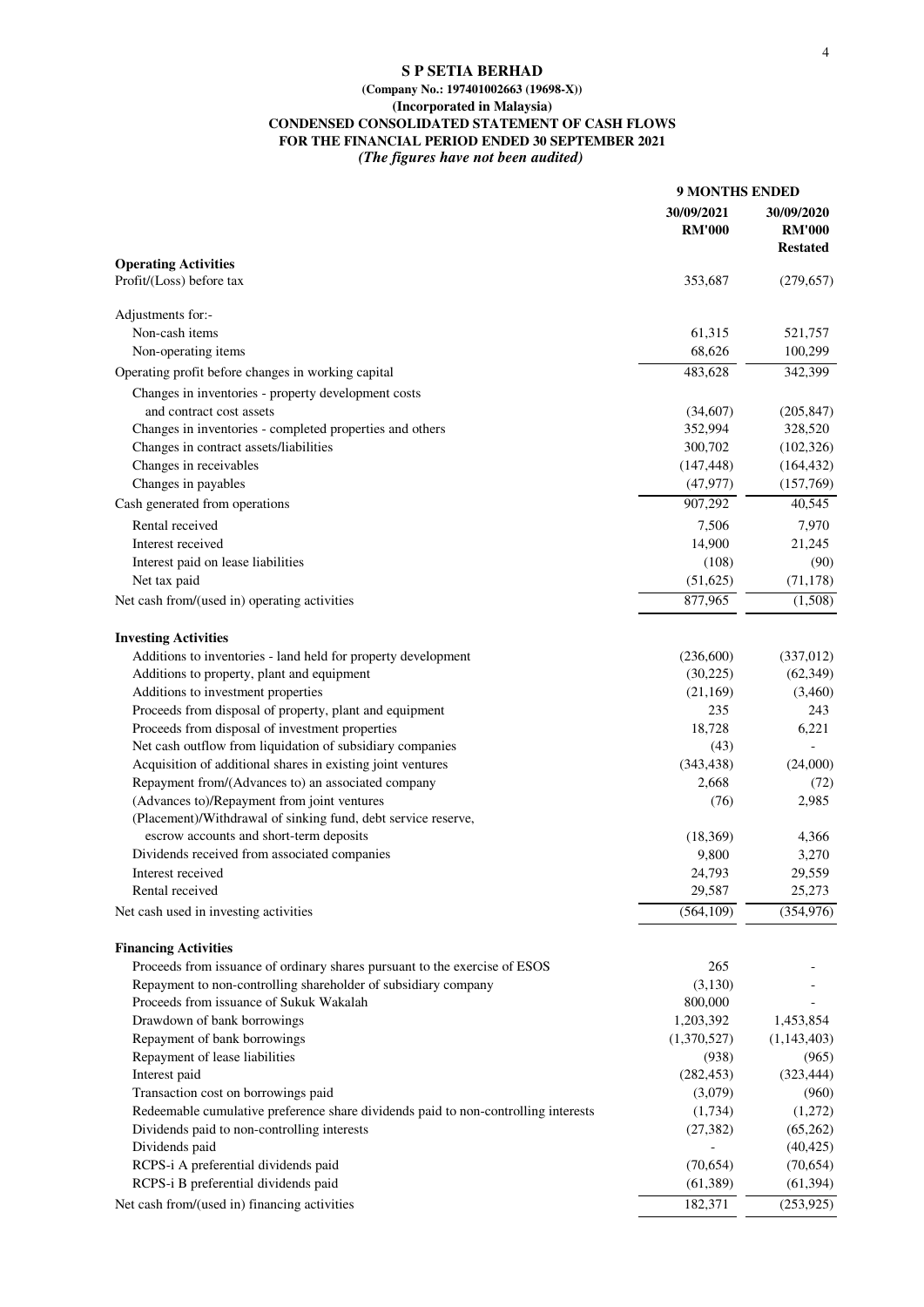# **(Company No.: 197401002663 (19698-X)) (Incorporated in Malaysia) CONDENSED CONSOLIDATED STATEMENT OF CASH FLOWS FOR THE FINANCIAL PERIOD ENDED 30 SEPTEMBER 2021**

*(The figures have not been audited)*

|                                                                | <b>9 MONTHS ENDED</b>       |                                                |  |
|----------------------------------------------------------------|-----------------------------|------------------------------------------------|--|
|                                                                | 30/09/2021<br><b>RM'000</b> | 30/09/2020<br><b>RM'000</b><br><b>Restated</b> |  |
| Net changes in cash and cash equivalents                       | 496,227                     | (610, 409)                                     |  |
| <b>Effect of exchange rate changes</b>                         | 3,189                       | 3,305                                          |  |
| Cash and cash equivalents at beginning of the period           | 2,821,290                   | 2,955,811                                      |  |
| Cash and cash equivalents at end of the period                 | 3,320,706                   | 2,348,707                                      |  |
| Cash and cash equivalents comprise the following:              |                             |                                                |  |
| Short-term funds                                               | 1,771,129                   | 1,250,312                                      |  |
| Short-term deposits                                            | 235,517                     | 118,257                                        |  |
| Cash and bank balances                                         | 1,449,186                   | 1,083,628                                      |  |
| <b>Bank</b> overdrafts                                         | (31,667)                    | (27, 191)                                      |  |
|                                                                | 3,424,165                   | 2,425,006                                      |  |
| Less: Amount restricted in sinking fund, debt service reserve, |                             |                                                |  |
| escrow accounts and short-term deposits                        | (103, 459)                  | (76, 299)                                      |  |
|                                                                | 3,320,706                   | 2,348,707                                      |  |

(The Condensed Consolidated Statement of Cash Flows should be read in conjunction with the audited financial statements for the financial year ended 31 December 2020 and the accompanying explanatory notes in this report.)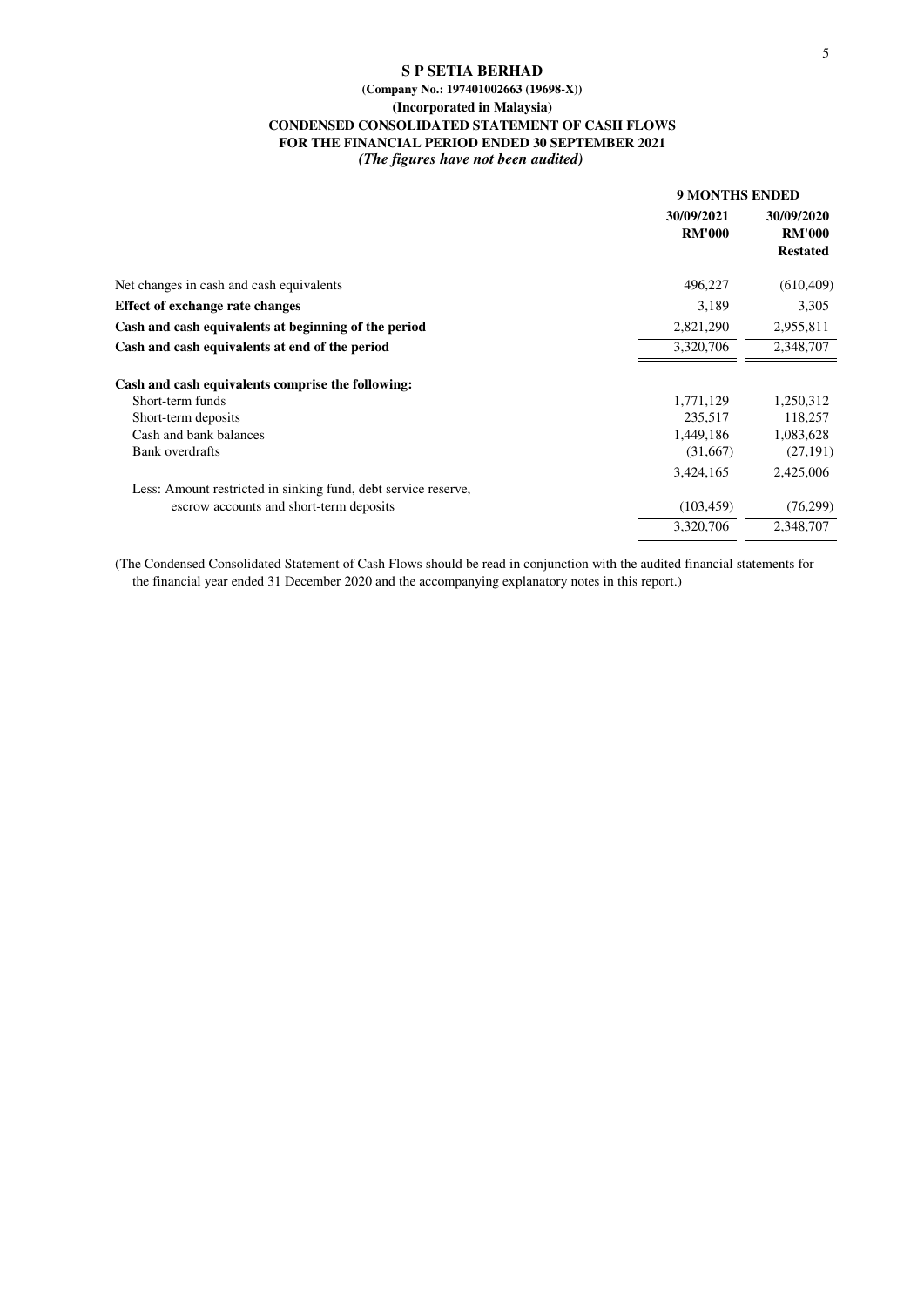### **S P SETIA BERHAD** (Company No: 197401002663 (19698-X)) (Incorporated in Malaysia) 6

# **NOTES TO THE INTERIM FINANCIAL REPORT**

### 1. **Basis of Preparation**

 The interim financial report has been prepared in accordance with Malaysian Financial Reporting Standard ("MFRS") 134 *Interim Financial Reporting* and paragraph 9.22 of the Listing Requirements of Bursa Malaysia Securities Berhad.

 The interim financial report is unaudited and should be read in conjunction with the audited financial statements of the Group for the financial year ended 31 December 2020.

The accounting policies adopted by the Group in this interim financial report are consistent with those adopted in the financial statements for the financial year ended 31 December 2020 except for the adoption of the following Amendments to MFRSs:

| Amendments to MFRS 9, MFRS 139, MFRS 7,<br>MFRS 4 and MFRS 16 | Interest Rate Benchmark Reform - Phase 2       |
|---------------------------------------------------------------|------------------------------------------------|
| <b>IFRS</b> Interpretations Committee's Agenda                | Borrowing Costs relating to over time transfer |
| Decision on MFRS 123 ("Agenda Decision")                      | of constructed goods                           |

The adoption of the above Amendments to MFRSs does not have significant financial impact to the Group except for the adoption of the Agenda Decision, which is discussed below.

# Agenda Decision on MFRS123 Borrowing Costs relating to over time transfer of constructed goods

In March 2019, IFRS Interpretations Committee ("IFRIC") published an agenda decision on borrowing costs confirming receivables, contract assets and inventories for which revenue is recognised over time are nonqualifying assets. On 20 March 2019, the Malaysian Accounting Standards Board decided that an entity shall apply the change in accounting policy as a result of the IFRIC Agenda Decision to financial statements of annual periods beginning on or after 1 July 2020.

As a result, finance cost can no longer be capitalised on the Group's on-going development projects for which revenue is recognised over time.

Effective 1 January 2021, the Group had retrospectively applied the Agenda Decision. The effects of the adoption of the Agenda Decision are as follows: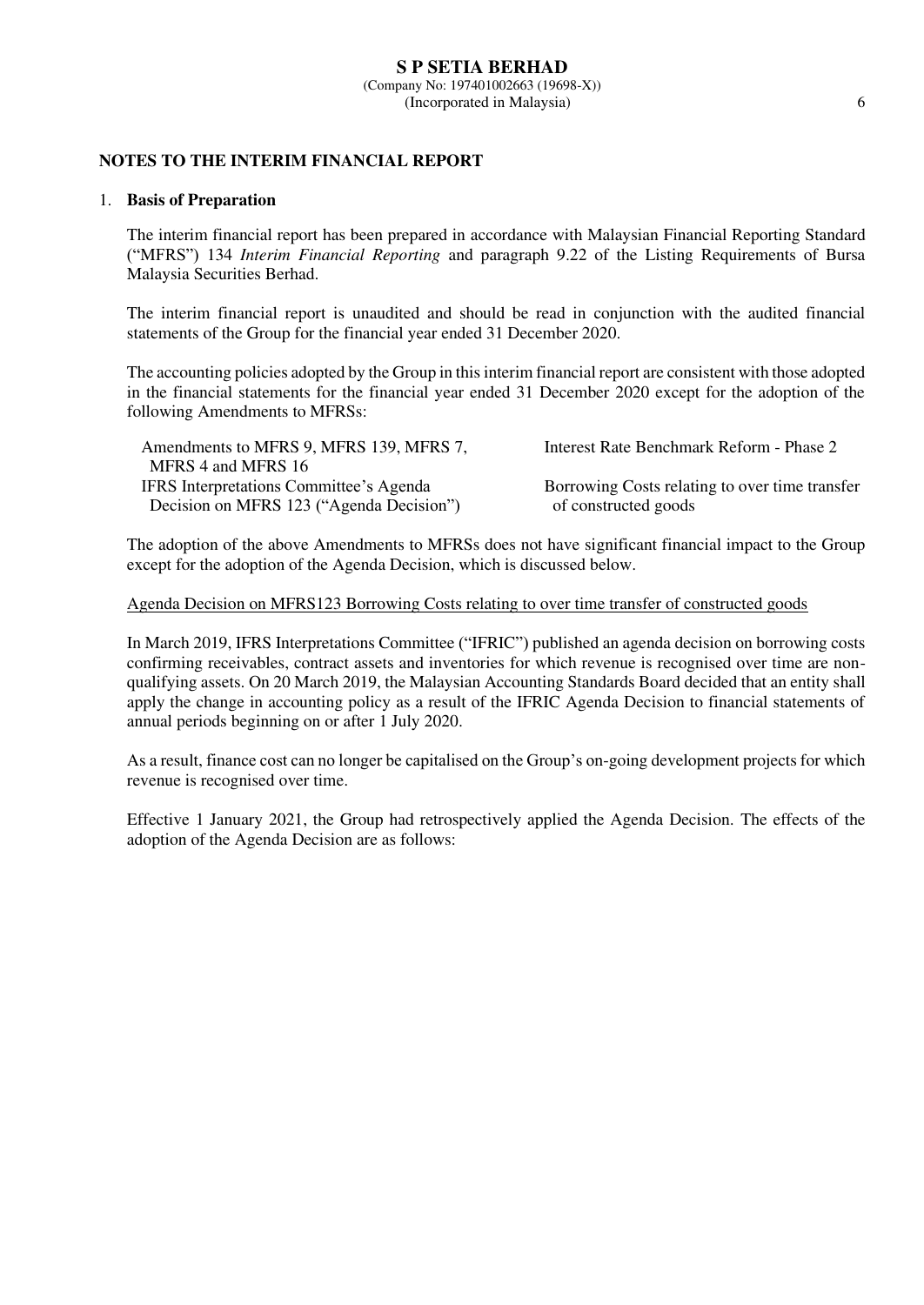# 1. **Basis of Preparation (continued)**

# **Consolidated Statement of Financial Position As at 31 December 2020**

|                                                  | <b>Effects of the</b> |                 |               |
|--------------------------------------------------|-----------------------|-----------------|---------------|
|                                                  | As previously         | Agenda          |               |
|                                                  | stated                | <b>Decision</b> | As restated   |
|                                                  | <b>RM'000</b>         | <b>RM'000</b>   | <b>RM'000</b> |
| <b>Assets</b>                                    |                       |                 |               |
| <b>Non-current assets</b>                        |                       |                 |               |
| Property, plant and equipment                    | 703,811               |                 | 703,811       |
| Right-of-use - property, plant and equipment     | 2,341                 |                 | 2,341         |
| Investment properties                            | 2,034,472             |                 | 2,034,472     |
| Right-of-use - investment properties             | 69,054                |                 | 69,054        |
| Inventories - land held for property development | 12,661,069            |                 | 12,661,069    |
| Intangible asset                                 | 13,385                |                 | 13,385        |
| Investments in joint ventures                    | 2,703,702             |                 | 2,703,702     |
| Investments in associated companies              | 559,857               |                 | 559,857       |
| Other investments                                | 96                    |                 | 96            |
| Amounts owing by joint ventures                  | 69,785                |                 | 69,785        |
| Trade receivables                                | 28,824                |                 | 28,824        |
| Other receivables, deposits and prepayments      | 73,464                |                 | 73,464        |
| Deferred tax assets                              | 324,511               | 3,421           | 327,932       |
|                                                  | 19,244,371            | 3,421           | 19,247,792    |
| <b>Current assets</b>                            |                       |                 |               |
| Trade receivables                                | 849,503               |                 | 849,503       |
| Contract assets                                  | 1,263,891             |                 | 1,263,891     |
| Other receivables, deposits and prepayments      | 238,969               |                 | 238,969       |
| Inventories - property development costs         | 3,158,533             | (30, 811)       | 3,127,722     |
| Inventories - completed properties and others    | 1,099,851             | (6,611)         | 1,093,240     |
| Contract cost assets                             | 1,433,933             | (3,827)         | 1,430,106     |
| Amounts owing by joint ventures                  | 82,589                |                 | 82,589        |
| Amounts owing by associated companies            | 4,336                 |                 | 4,336         |
| Amounts owing by related parties                 | 458                   |                 | 458           |
| Current tax assets                               | 84,889                |                 | 84,889        |
| Short-term funds                                 | 1,485,695             |                 | 1,485,695     |
| Short-term deposits                              | 208,725               |                 | 208,725       |
| Cash and bank balances                           | 1,224,816             |                 | 1,224,816     |
|                                                  | 11,136,188            | (41,249)        | 11,094,939    |
| <b>Total Assets</b>                              | 30,380,559            | (37, 828)       | 30, 342, 731  |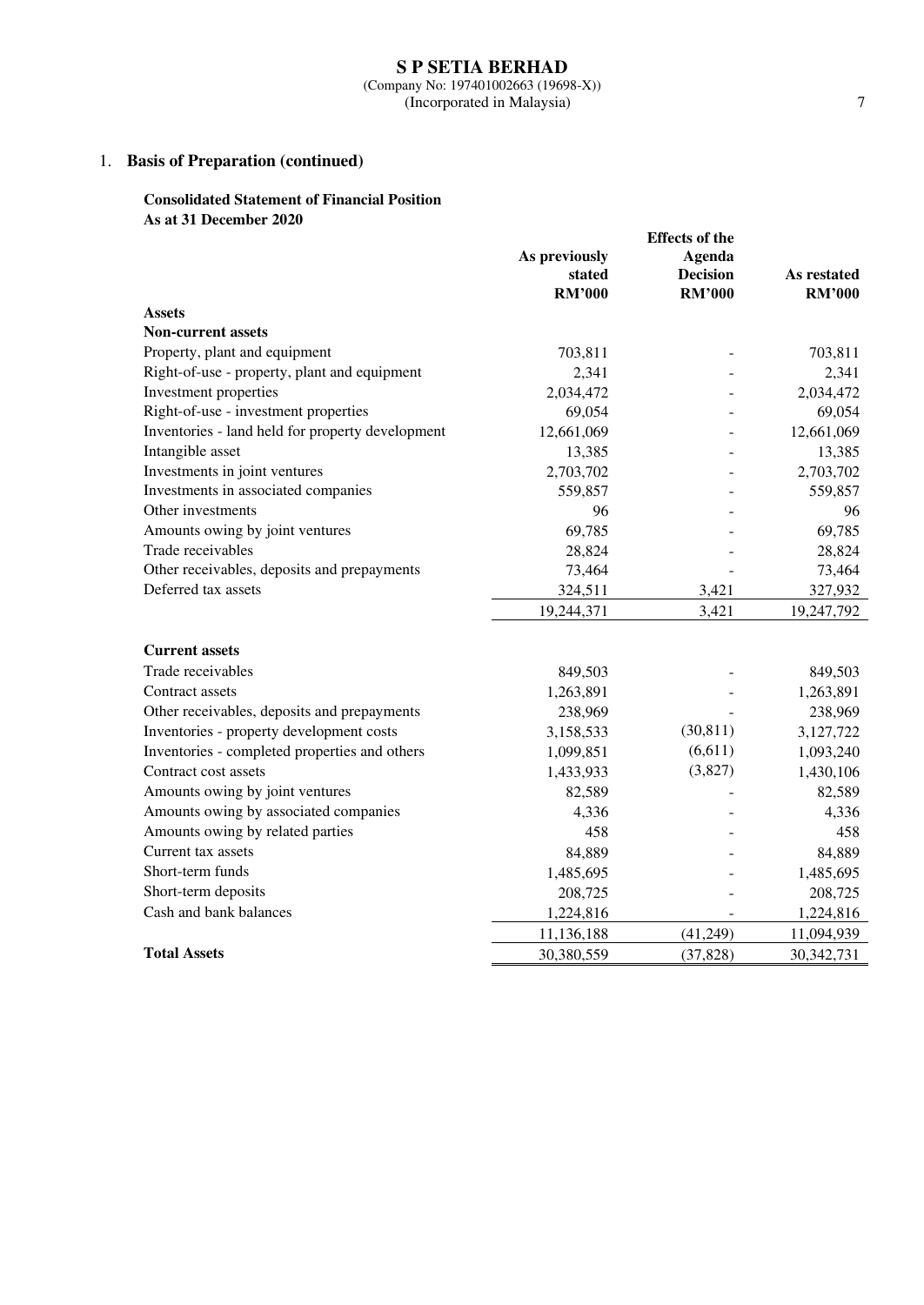(Company No: 197401002663 (19698-X)) (Incorporated in Malaysia) 8

# 1. **Basis of Preparation (continued)**

# **Consolidated Statement of Financial Position (continued) As at 31 December 2020**

|                                                     | <b>Effects of the</b> |                 |               |
|-----------------------------------------------------|-----------------------|-----------------|---------------|
|                                                     | As previously         | Agenda          |               |
|                                                     | stated                | <b>Decision</b> | As restated   |
|                                                     | <b>RM'000</b>         | <b>RM'000</b>   | <b>RM'000</b> |
| <b>Equity and liabilities</b>                       |                       |                 |               |
| <b>Equity</b>                                       |                       |                 |               |
| Share capital                                       | 8,468,287             |                 | 8,468,287     |
| Share capital - RCPS-i A                            | 1,087,363             |                 | 1,087,363     |
| Share capital - RCPS-i B                            | 1,035,218             |                 | 1,035,218     |
| Reserves                                            |                       |                 |               |
| Share based payment reserve                         | 132,400               |                 | 132,400       |
| Reserve on acquisition arising from common control  | (1,295,884)           |                 | (1,295,884)   |
| Exchange translation reserve                        | 75,028                | 14              | 75,042        |
| Retained earnings                                   | 4,419,228             | (34,045)        | 4,385,183     |
| <b>Equity attributable to owners of the Company</b> | 13,921,640            | (34,031)        | 13,887,609    |
| Non-controlling interests                           | 1,418,860             | (1,801)         | 1,417,059     |
| <b>Total Equity</b>                                 | 15,340,500            | (35, 832)       | 15,304,668    |
|                                                     |                       |                 |               |
| <b>Liabilities</b>                                  |                       |                 |               |
| <b>Non-current liabilities</b>                      |                       |                 |               |
| Redeemable cumulative preference shares             | 37,140                |                 | 37,140        |
| Other payables and accruals                         | 69,267                |                 | 69,267        |
| Long-term borrowings                                | 9,357,935             |                 | 9,357,935     |
| Lease liabilities                                   | 1,167                 |                 | 1,167         |
| Deferred tax liabilities                            | 467,792               | (1,996)         | 465,796       |
|                                                     | 9,933,301             | (1,996)         | 9,931,305     |
|                                                     |                       |                 |               |
| <b>Current liabilities</b>                          |                       |                 |               |
| Trade payables                                      | 1,581,560             |                 | 1,581,560     |
| <b>Contract liabilities</b>                         | 152,467               |                 | 152,467       |
| Other payables and accruals                         | 759,880               |                 | 759,880       |
| Short-term borrowings                               | 2,583,271             |                 | 2,583,271     |
| Lease liabilities                                   | 1,290                 |                 | 1,290         |
| Current tax liabilities                             | 27,278                |                 | 27,278        |
| Amounts owing to related parties                    | 1,012                 |                 | 1,012         |
|                                                     | 5,106,758             |                 | 5,106,758     |
| <b>Total Liabilities</b>                            | 15,040,059            | (1,996)         | 15,038,063    |
| <b>Total Equity and Liabilities</b>                 | 30,380,559            | (37, 828)       | 30, 342, 731  |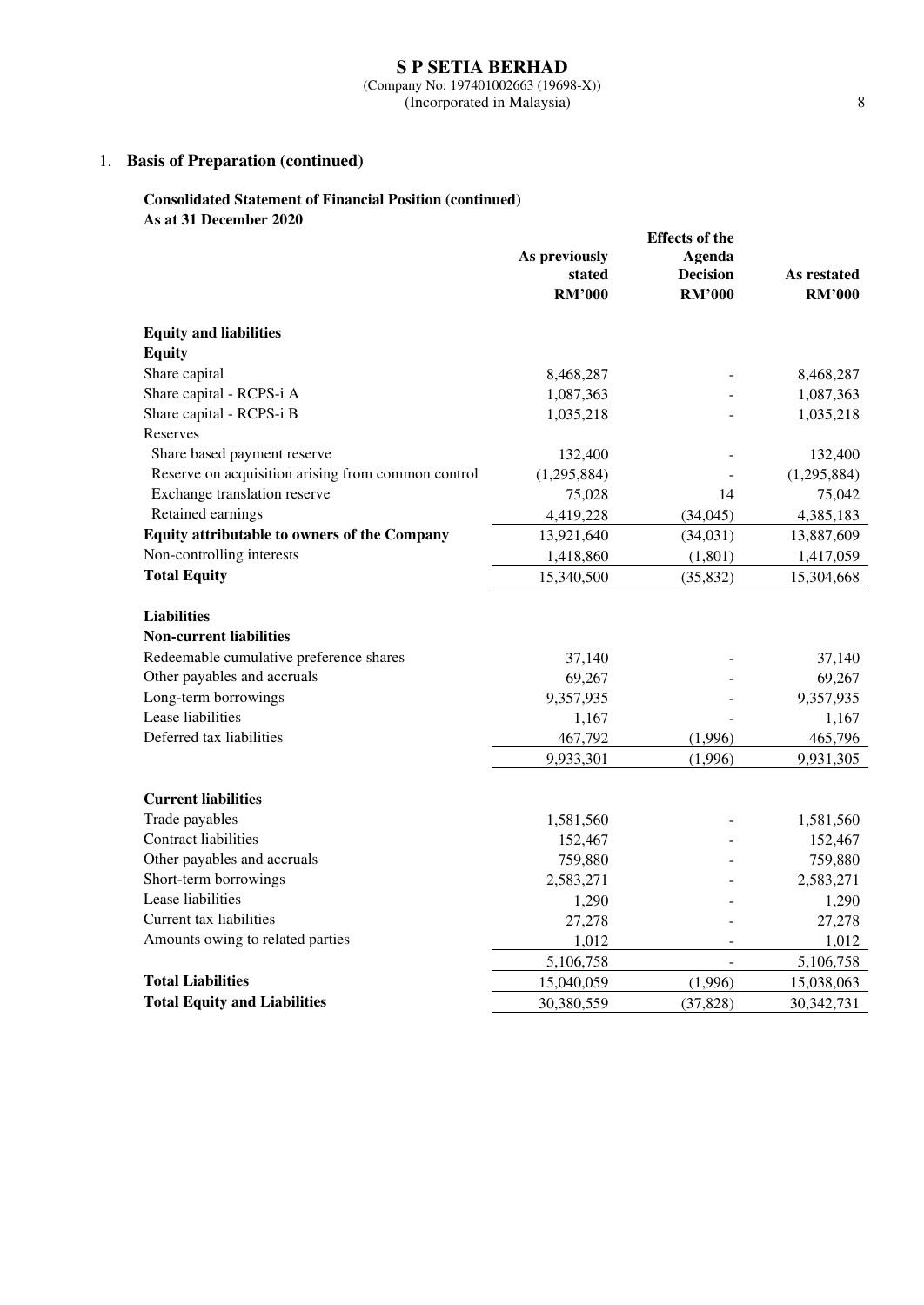(Company No: 197401002663 (19698-X)) (Incorporated in Malaysia) 9

# 1. **Basis of Preparation (continued)**

# **Consolidated Statement of Comprehensive Income For the 9 months financial period ended 30 September 2020**

|                                                    | As previously<br>stated | <b>Effects of the</b><br><b>Agenda Decision</b> | As restated   |
|----------------------------------------------------|-------------------------|-------------------------------------------------|---------------|
|                                                    | <b>RM'000</b>           | <b>RM'000</b>                                   | <b>RM'000</b> |
|                                                    |                         |                                                 |               |
| Revenue                                            | 2,114,454               |                                                 | 2,114,454     |
| Cost of sales                                      | (1,706,589)             | 31,940                                          | (1,674,649)   |
| Gross profit                                       | 407,865                 | 31,940                                          | 439,805       |
| Other income                                       | 117,128                 |                                                 | 117,128       |
| Selling and marketing expenses                     | (36,041)                |                                                 | (36,041)      |
| Administrative and general expenses                | (257, 449)              |                                                 | (257, 449)    |
| Share of results of joint ventures                 | (360, 129)              |                                                 | (360, 129)    |
| Share of results of associated companies           | 6,889                   |                                                 | 6,889         |
| Finance costs                                      | (155, 638)              | (34,222)                                        | (189, 860)    |
| Loss before tax                                    | (277, 375)              | (2, 282)                                        | (279, 657)    |
| Taxation                                           | (49, 532)               | 929                                             | (48, 603)     |
| Loss for the period                                | (326,907)               | (1,353)                                         | (328, 260)    |
| Other comprehensive income, net of tax:            |                         |                                                 |               |
| Exchange differences on translation of foreign     |                         |                                                 |               |
| operations                                         | 25,990                  | 18                                              | 26,008        |
| Total comprehensive loss for the period            | (300, 917)              | (1, 335)                                        | (302, 252)    |
| (Loss)/Profit attributable to:                     |                         |                                                 |               |
| Owners of the Company                              | (376, 513)              | (737)                                           | (377, 250)    |
| Non-controlling interests                          | 49,606                  | (616)                                           | 48,990        |
|                                                    | (326,907)               | (1,353)                                         | (328, 260)    |
| Total comprehensive (loss)/income attributable to: |                         |                                                 |               |
| Owners of the Company                              | (350, 539)              | (719)                                           | (351, 258)    |
| Non-controlling interests                          | 49,622                  | (616)                                           | 49,006        |
|                                                    | (300, 917)              | (1, 335)                                        | (302, 252)    |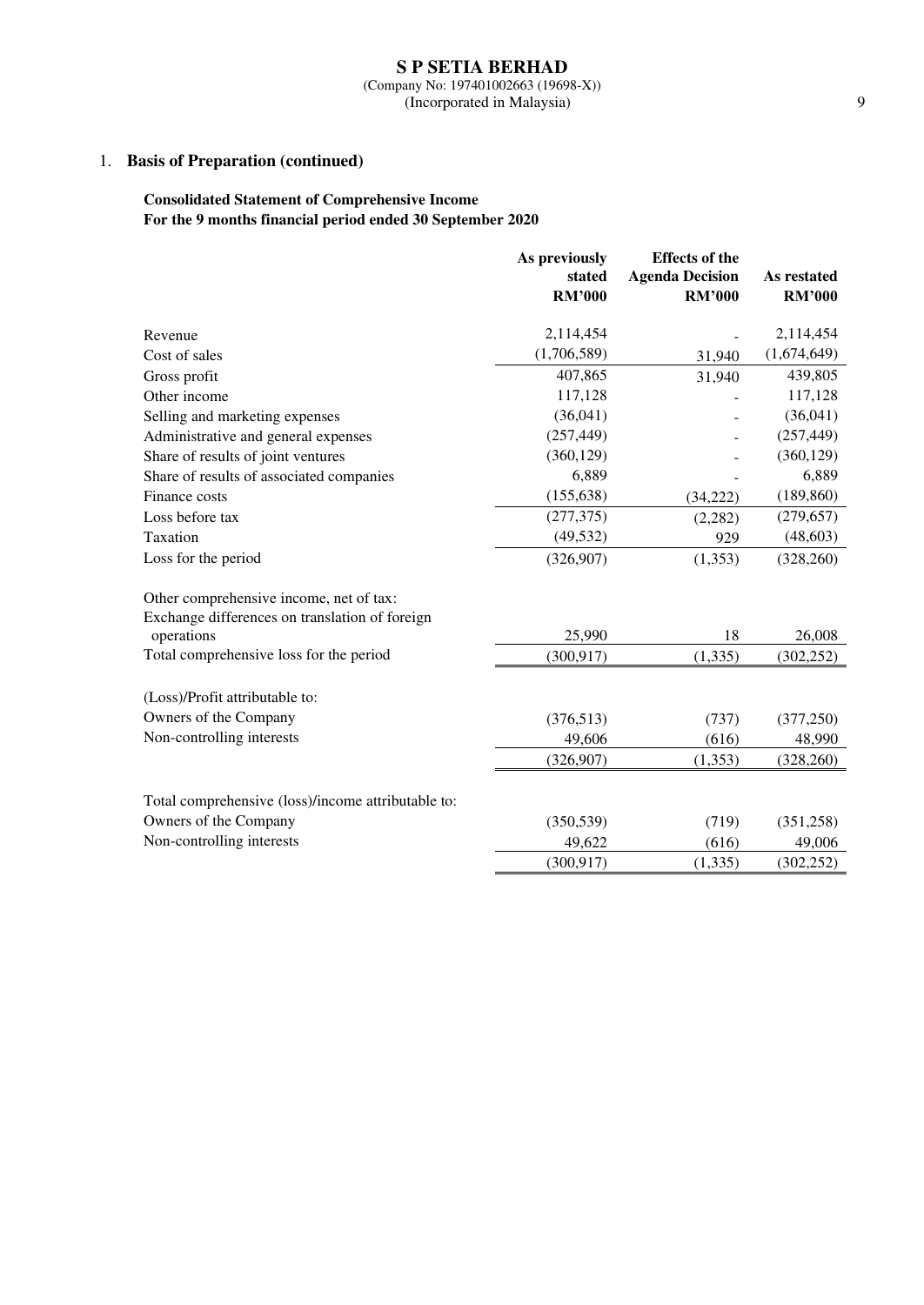# 2. **Seasonal or Cyclical Factors**

The business operations of the Group during the financial period under review have not been materially affected by any seasonal or cyclical factors.

# 3. **Unusual Items Affecting Assets, Liabilities, Equity, Net Income or Cash Flows**

There were no unusual items for the financial period ended 30 September 2021.

# 4. **Material Changes in Estimates**

There were no material changes in estimates for the financial period ended 30 September 2021.

# 5. **Debts and Equity Securities**

Save for the following, there were no issuance and repayment of debt and equity securities, share buy-backs, share cancellations, shares held as treasury shares and resale of treasury shares during the current financial period-to-date:

(a) Issuance of 344,150 new ordinary shares pursuant to the exercise of options under the Employees' Share Options Scheme ("ESOS") at the following option prices:

|                      |       | ESOS 9 |
|----------------------|-------|--------|
| Exercise price       | (RM)  | 0.77   |
| No. of shares issued | (000) | 344    |

- (b) Allotment of 10,877,453 new ordinary shares pursuant to the vesting of Employee Share Grant Plan ("ESGP") at the price of RM1.09 per share; and
- (c) During the financial period, the Group established Islamic Medium Term Notes ("Sukuk Wakalah") under the Islamic Medium Term Notes Programme with the programme limit of up to RM3.0 billion in nominal value under the Shariah principle of Wakalah Bi Al-Istithmar ("Sukuk Wakalah Programme").

For the current financial period ended 30 September 2021, the Group has completed the issuance of Sukuk Wakalah from its Sukuk Wakalah Programme as follows:

| <b>Tranche</b> | <b>Issuance Date</b> | <b>Amount (RM Million)</b> | <b>Tenure</b> | <b>Periodic Distribution</b><br>Rate $(p.a.)$ |
|----------------|----------------------|----------------------------|---------------|-----------------------------------------------|
|                | 25 June 2021         | 500.0                      | 5 Years       | $3.85\%$                                      |
|                | 25 June 2021         | 300.0                      | 7 Years       | 4.30%                                         |

# 6. **Dividends Paid**

# **a) Islamic Redeemable Convertible Preference Shares ("RCPS-i A") preferential dividend in respect of the financial period from 1 July 2020 to 30 June 2021**

A semi-annual RCPS-i A preferential dividend of RM35,326,945, in respect of the financial period from 1 July 2020 to 31 December 2020 and another semi-annual RCPS-i A preferential dividend of RM35,326,945, in respect of the financial period from 1 January 2021 to 30 June 2021 were paid in cash on 12 May 2021 and 28 September 2021 respectively.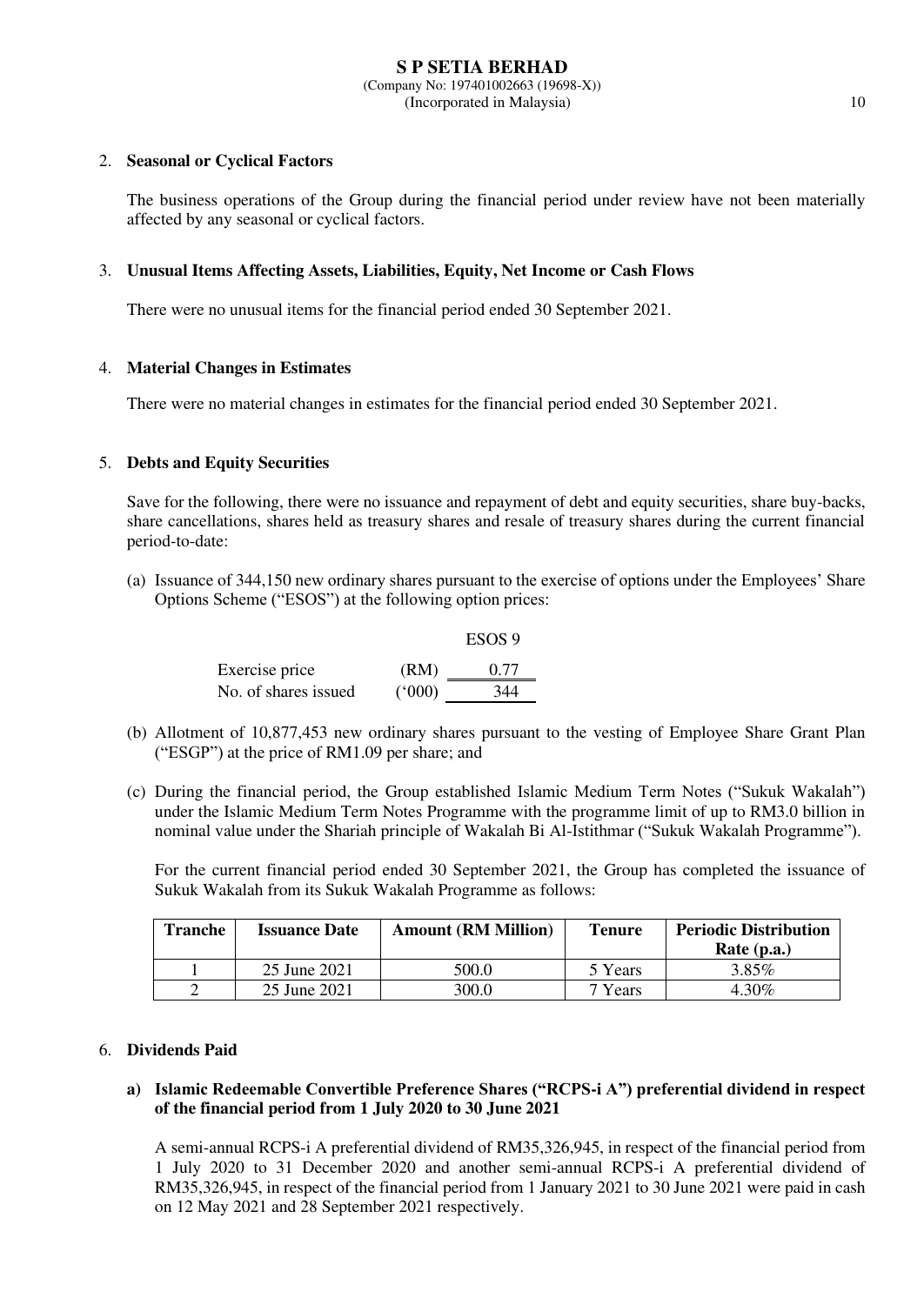# 6. **Dividends Paid (continued)**

# **b) Islamic Redeemable Convertible Preference Shares ("RCPS-i B") preferential dividend in respect of the financial period from 1 July 2020 to 30 June 2021**

A semi-annual RCPS-i B preferential dividend of RM30,694,196, in respect of the financial period from 1 July 2020 to 31 December 2020 and another semi-annual RCPS-i B preferential dividend of RM30,694,196, in respect of the financial period from 1 January 2021 to 30 June 2021 were paid in cash on 12 May 2021 and 28 September 2021 respectively.

# 7. **Segmental Reporting**

The segmental analysis for the financial period ended 30 September 2021 is as follows:

| <b>Property</b><br><b>Development</b><br><b>RM'000</b> | <b>Construction</b><br><b>RM'000</b> | Other<br><b>Operations</b><br><b>RM'000</b> | <b>Eliminations</b><br><b>RM'000</b> | <b>Consolidated</b><br><b>RM'000</b> |
|--------------------------------------------------------|--------------------------------------|---------------------------------------------|--------------------------------------|--------------------------------------|
| 2,602,059                                              | 12,137                               | 115,948                                     |                                      | 2,730,144                            |
| 296,043                                                | 161,605                              | 27,074                                      | (484, 722)                           |                                      |
| 2,898,102                                              | 173,742                              | 143,022                                     | (484, 722)                           | 2,730,144                            |
| 719,987                                                | (19,756)                             | 11,628                                      |                                      | 711,859                              |
| 1,217                                                  |                                      |                                             |                                      | 1,217                                |
| 721,204                                                | (19,756)                             | 11,628                                      |                                      | 713,076                              |
| 108,617                                                | 891                                  | 5,196                                       |                                      | 114,704                              |
| (292, 670)                                             | (4,003)                              | (12, 955)                                   |                                      | (309, 628)                           |
| (13, 947)                                              |                                      | (4,098)                                     |                                      | (18,045)                             |
| 4,802                                                  |                                      |                                             |                                      | 4,802                                |
| (133, 293)                                             | (872)                                | (17,057)                                    |                                      | (151, 222)                           |
| 394,713                                                | (23,740)                             | (17,286)                                    |                                      | 353,687                              |
|                                                        |                                      |                                             |                                      | (132,980)                            |
|                                                        |                                      |                                             |                                      | 220,707                              |
|                                                        |                                      |                                             |                                      |                                      |

# 8. **Material Events Subsequent to the End of Financial Period**

There were no material transactions or events subsequent to the financial period ended 30 September 2021 until 16 November 2021 (being the latest practicable date which is not earlier than 7 days from the date of issuance of this interim financial report).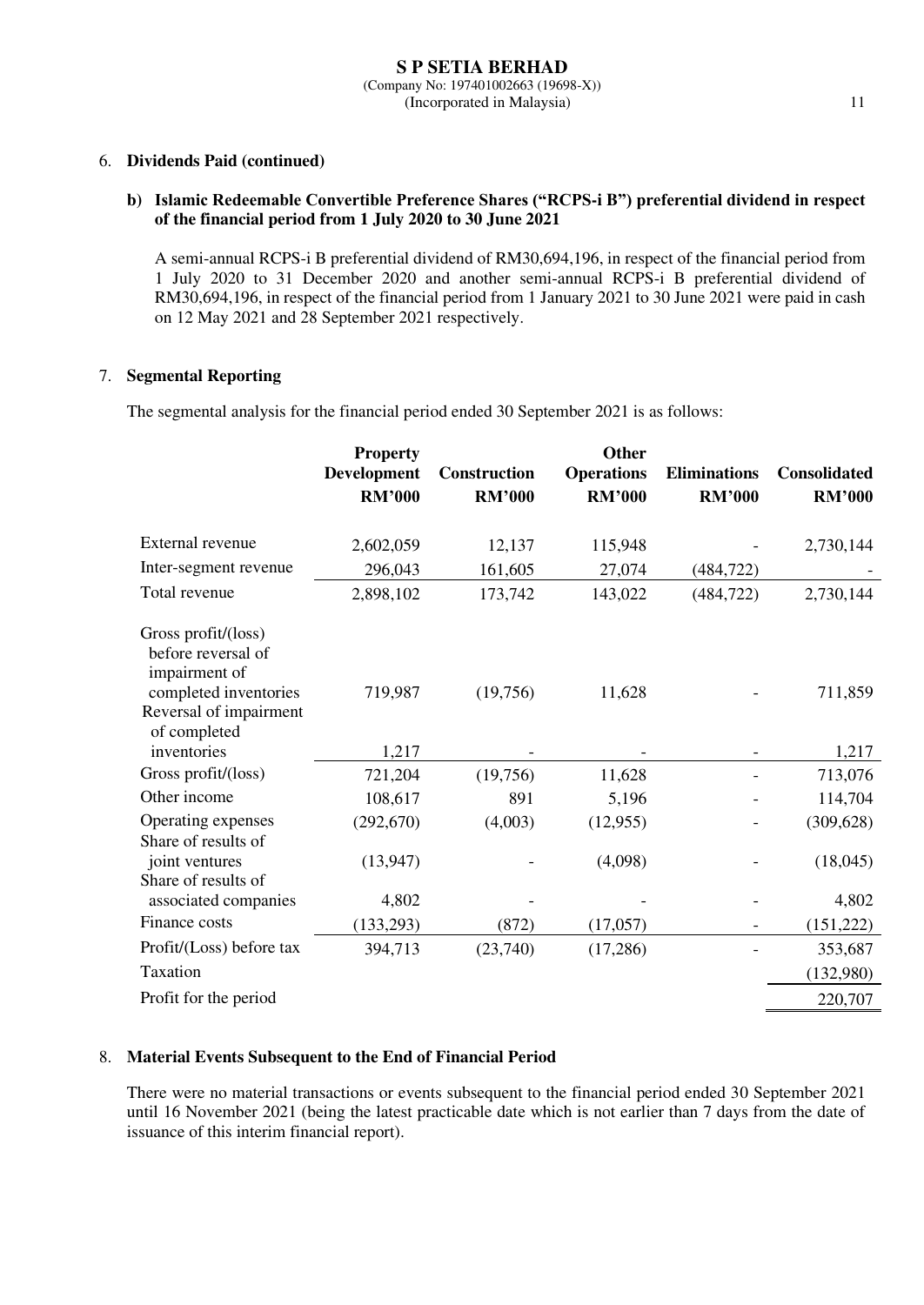### **S P SETIA BERHAD** (Company No: 197401002663 (19698-X)) (Incorporated in Malaysia) 12

# 9. **Changes in the Composition of the Group**

There were no changes in the composition of the Group for the financial period ended 30 September 2021.

# 10. **Contingent Liabilities**

There were no contingent liabilities in respect of the Group for the financial period ended 30 September 2021.

# 11. **Capital Commitments**

|             |                                                                                                                                            | As at<br>30 September 2021<br><b>RM'000</b> |
|-------------|--------------------------------------------------------------------------------------------------------------------------------------------|---------------------------------------------|
|             | Commitments of subsidiary companies:                                                                                                       |                                             |
|             | Contractual commitments for construction of investment properties<br>Contractual commitments for acquisition and construction of property, | 15,187                                      |
|             | plant and equipment                                                                                                                        | 54,744                                      |
|             | Share of commitments of joint ventures:                                                                                                    |                                             |
|             | Contractual commitments for acquisition of development land                                                                                | 124,660                                     |
|             | 12. Significant Related Party Transactions                                                                                                 |                                             |
|             |                                                                                                                                            | 1 January 2021                              |
|             |                                                                                                                                            | to<br>30 September 2021<br><b>RM'000</b>    |
|             | Transactions with joint ventures:                                                                                                          |                                             |
| (i)<br>(ii) | Management fee received and receivable<br>Event and marketing fee received and receivable                                                  | 660<br>56                                   |
| (iii)       | Rental received and receivable                                                                                                             | 474                                         |
| (iv)        | Rental paid and payable                                                                                                                    | 61                                          |
| (v)         | Staff secondment fee received and receivable                                                                                               | 230                                         |
| (vi)        | Interest received and receivable                                                                                                           | 3,478                                       |
|             | Transactions with associated company:                                                                                                      |                                             |
| (i)         | Dividend received and receivable                                                                                                           | 6,125                                       |
|             | Transactions with directors of the Company, members of their family and company<br>in which they have interests:                           |                                             |
| (i)         | Professional fee paid and payable to a firm in which a director of the Company<br>has interests                                            | 98                                          |
|             | (ii) Sale of development properties to directors of the Company and their                                                                  |                                             |
|             | immediate family members                                                                                                                   | 5,862                                       |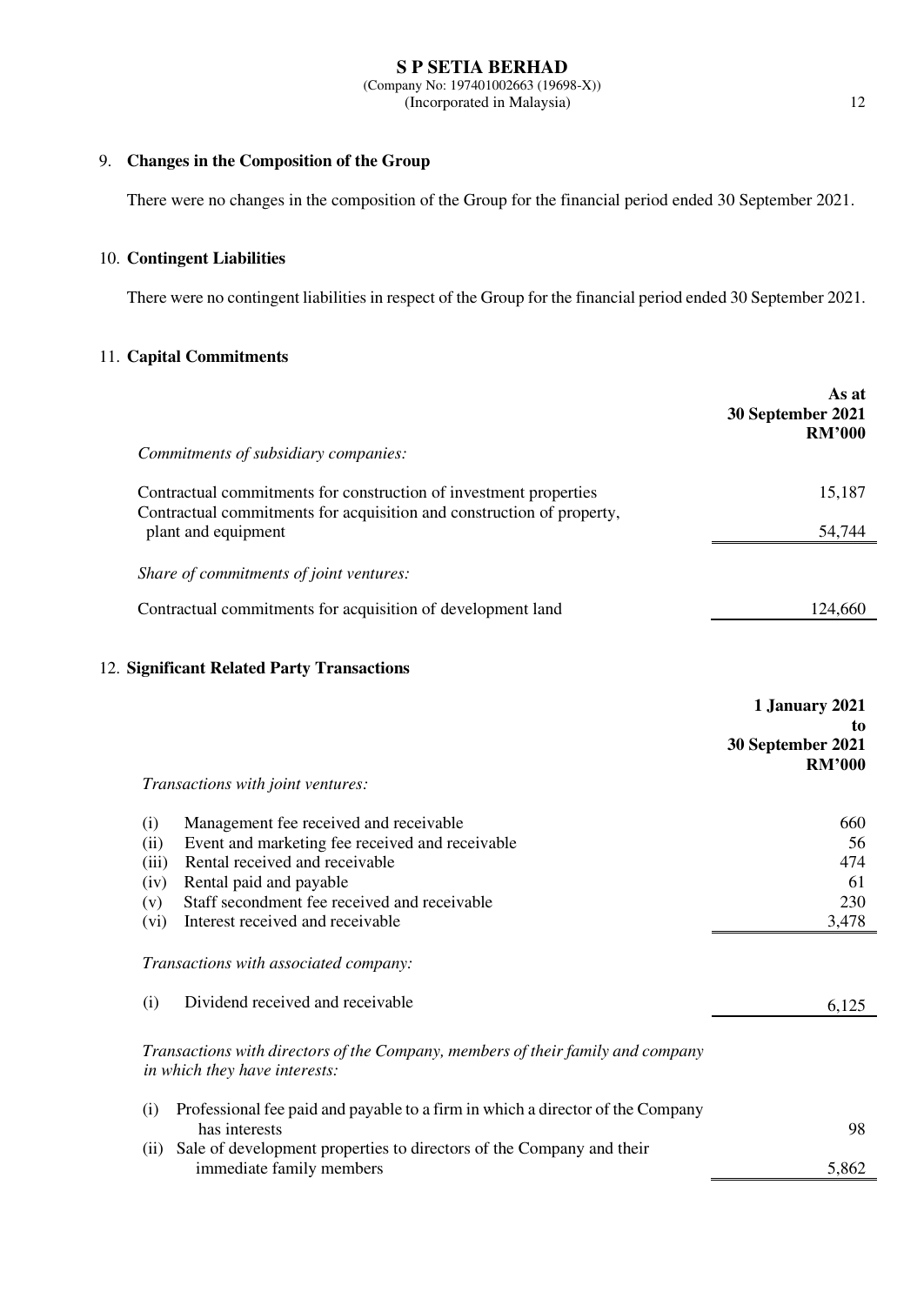# **ADDITIONAL INFORMATION REQUIRED BY THE LISTING REQUIREMENTS OF BURSA MALAYSIA SECURITIES BERHAD**

# 1. **Review of Group Performance**

The performance of the respective operating business segments for the current quarter ("Q3") and financial period-to-date ("PTD") are analysed as follows:

|                                        | Q3 2021<br><b>RM'000</b> | Q3 2020<br><b>RM'000</b><br><b>Restated</b> | <b>PTD 2021</b><br><b>RM'000</b> | <b>PTD 2020</b><br><b>RM'000</b><br><b>Restated</b> |
|----------------------------------------|--------------------------|---------------------------------------------|----------------------------------|-----------------------------------------------------|
| <b>Revenue</b>                         |                          |                                             |                                  |                                                     |
| <b>Property Development</b>            | 564,958                  | 1,022,514                                   | 2,602,059                        | 1,980,686                                           |
| Construction                           | 2,634                    | 7,052                                       | 12,137                           | 17,088                                              |
| <b>Other Operations</b>                | 26,960                   | 50,906                                      | 115,948                          | 116,680                                             |
|                                        | 594,552                  | 1,080,472                                   | 2,730,144                        | 2,114,454                                           |
| Profit/(Loss) before tax               |                          |                                             |                                  |                                                     |
| <b>Property Development</b>            |                          |                                             |                                  |                                                     |
| - Before impairment of completed       |                          |                                             |                                  |                                                     |
| inventories in Malaysia and            |                          |                                             |                                  |                                                     |
| work-in-progress development           |                          |                                             |                                  |                                                     |
| at Battersea Power Station,            |                          |                                             |                                  |                                                     |
| London ("BPS")                         | 71,756                   | 129,304                                     | 393,496                          | 215,079                                             |
| Reversal/(Impairment) of               |                          |                                             |                                  |                                                     |
| completed inventories                  |                          | 3,068                                       | 1,217                            | (128, 554)                                          |
| Equity accounting of<br>$\bullet$      |                          |                                             |                                  |                                                     |
| impairment of work in                  |                          |                                             |                                  |                                                     |
| progress development at BPS            |                          | (336, 267)                                  |                                  | (336, 267)                                          |
| - <b>After impairment</b> of completed |                          |                                             |                                  |                                                     |
| inventories                            | 71,756                   | (203, 895)                                  | 394,713                          | (249, 742)                                          |
| Construction                           | (8,951)                  | (12,359)                                    | (23,740)                         | (15,057)                                            |
| <b>Other Operations</b>                | (10,528)                 | (6,117)                                     | (17,286)                         | (14, 858)                                           |
|                                        | 52,277                   | (222, 371)                                  | 353,687                          | (279, 657)                                          |

# **(a) Performance of the current quarter against the same quarter in the preceding year (Q3 2021 vs Q3 2020)**

# **Property Development**

The Group's property development segment achieved revenue of RM565.0 million in Q3 2021, a decrease of 45% compared to RM1.02 billion in Q3 2020. The site progress for ongoing projects were significantly disrupted by Movement Control Order ("MCO 3.0") beginning from 1 June 2021. Profit before tax ("PBT") for property development segment in Q3 2021 is RM71.8 million, an increase of 135% compared to loss before tax of RM203.9 million in Q3 2020. The result in Q3 2020 was adversely impacted by the Group equity accounts for its 40% shares of the impairment recognised by BPS project of £62.4 million (RM336.3 million) in Q3 2020. Nonetheless, it is encouraging to note that the Group maintains a favourable sales momentum with total sales achieved as at PTD 2021 of RM3.38 billion, which is approximately 89% of the full year sales target of RM3.80 billion.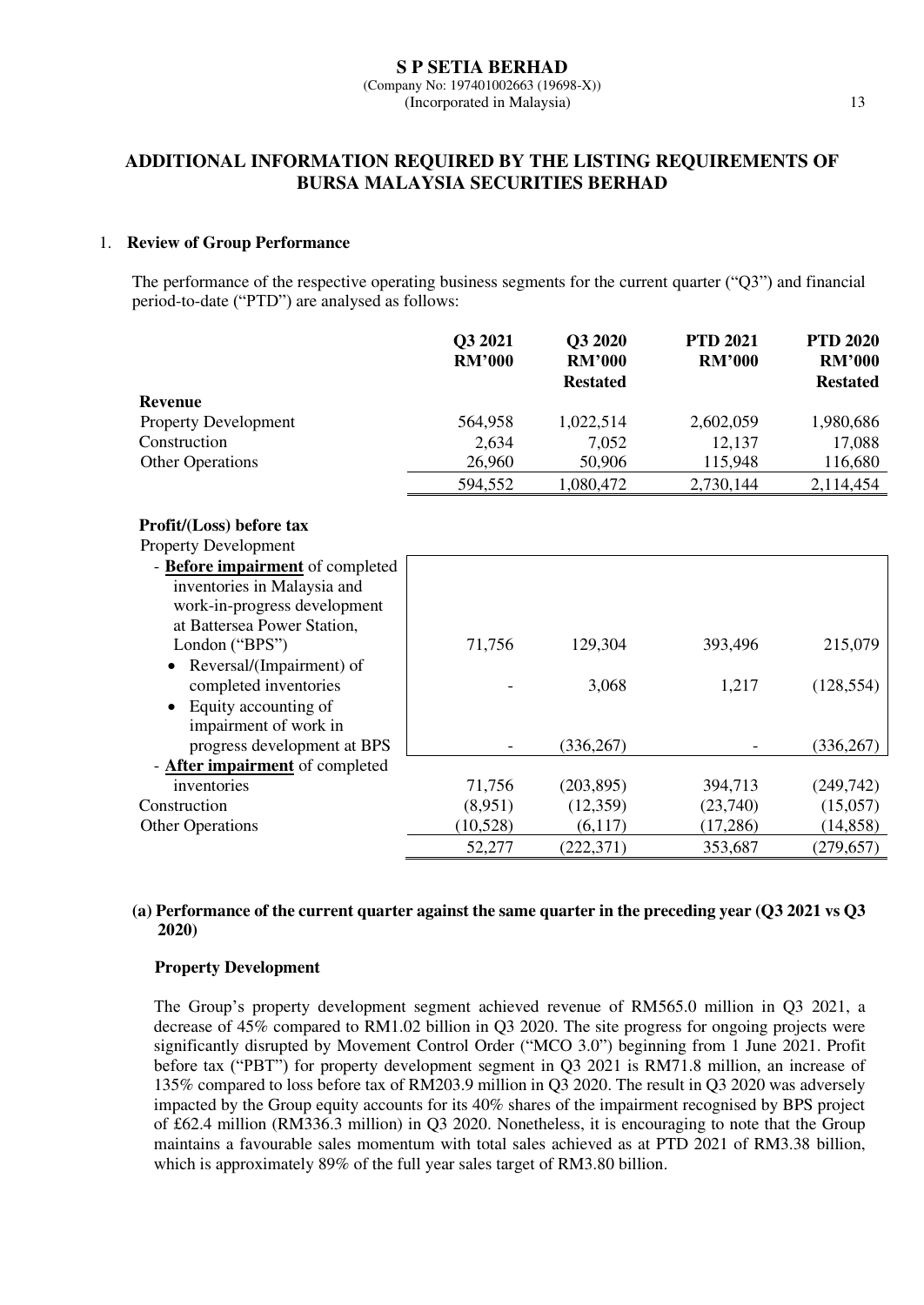# 1. **Review of Group Performance (continued)**

# **(a) Performance of the current quarter against the same quarter in the preceding year (Q3 2021 vs Q3 2020) (continued)**

### **Property Development (continued)**

Under construction and completed projects which contributed to the results include *Setia Alam, Setia Eco Park, Precinct Arundina, Setia Alam Impian* and *Temasya Glenmarie* in Shah Alam, *Setia EcoHill*, *Setia EcoHill 2* and *Setia Mayuri* in Semenyih, *Setia Eco Glades* and *Setia Safiro* in Cyberjaya, *Setia Eco Templer* in Rawang, *Setia Warisan Tropika* in Sepang, *Alam Sutera* in Bukit Jalil, *Alam Damai* in Cheras, *Setia Alamsari* in Bangi, *Bandar Kinrara* in Puchong, *Setia Bayuemas* and *Trio by Setia* in Klang, *Setia Sky Seputeh* in Seputeh, *Bandar Baru Sri Petaling* in Kuala Lumpur, *KL Eco City* at Jalan Bangsar, *Bukit Indah, Setia Indah, Setia Tropika, Setia Eco Cascadia, Setia Business Park I & II, Setia Eco Gardens, Setia Sky 88, Taman Rinting, Taman Pelangi, Taman Pelangi Indah* and *Taman Industri Jaya* in Johor, *Setia Pearl Island, Setia Sky Vista, Setia V Residences, Setia Pinnacle, Setia Sky Ville* and *Setia Fontaines* in Penang, *Aeropod* in Kota Kinabalu, *EcoXuan* in Vietnam, *Daintree Residence* in Singapore and *Marque Residences* in Melbourne, Australia.

### **Construction**

The Group's construction arm largely provides intercompany construction services to the Group's property development companies. Revenue from these intercompany services are eliminated at consolidation. Besides, revenue from the construction segment also derived from supply of readymix concrete to the external contractors that serve the property development arm of the Group.

The Group's construction segment recorded revenue of RM2.6 million and loss before tax of RM9.0 million in Q3 2021. The loss before tax was attributable to prolongation costs incurred on some intercompany construction jobs.

# **Other Operations**

Revenue from other operations are mainly contributed by wood-based manufacturing, trading activities, and the operation of investment properties such as office towers, retail malls and convention centres.

Revenue and PBT in Q3 2021 is lower mainly due to the associated implication of the site progress disruption due to MCO 3.0 which resulted in decline in demand for wood products and building materials.

# **(b) Performance of the financial period-to-date, 2021 ("PTD 2021") vs financial period-to-date, 2020 ("PTD 2020")**

### **Property Development**

The Group recorded a revenue of RM2.60 billion and PBT of RM394.7 million, both are higher than the corresponding period-to-date in the preceding year. This is mainly attributable to the recovery of market and economic activities followed by the roll out of the National Covid-19 Immunisation Programme in preceding quarter before MCO 3.0 being implemented beginning 1 June 2021. In addition, the Group recorded higher sales of completed inventories of RM585.0 million in PTD 2021 as compared to RM462.0 million in PTD 2020 which is in line with the Group's effort in reducing inventories level. The financial performance in PTD 2020 was mainly impacted by the impairment of completed inventories, disruption of site progress at all projects during the Movement Control Order and Conditional Movement Control Order period; and the equity accounting of impairment of work in progress development at BPS of £62.4 million (RM336.3 million).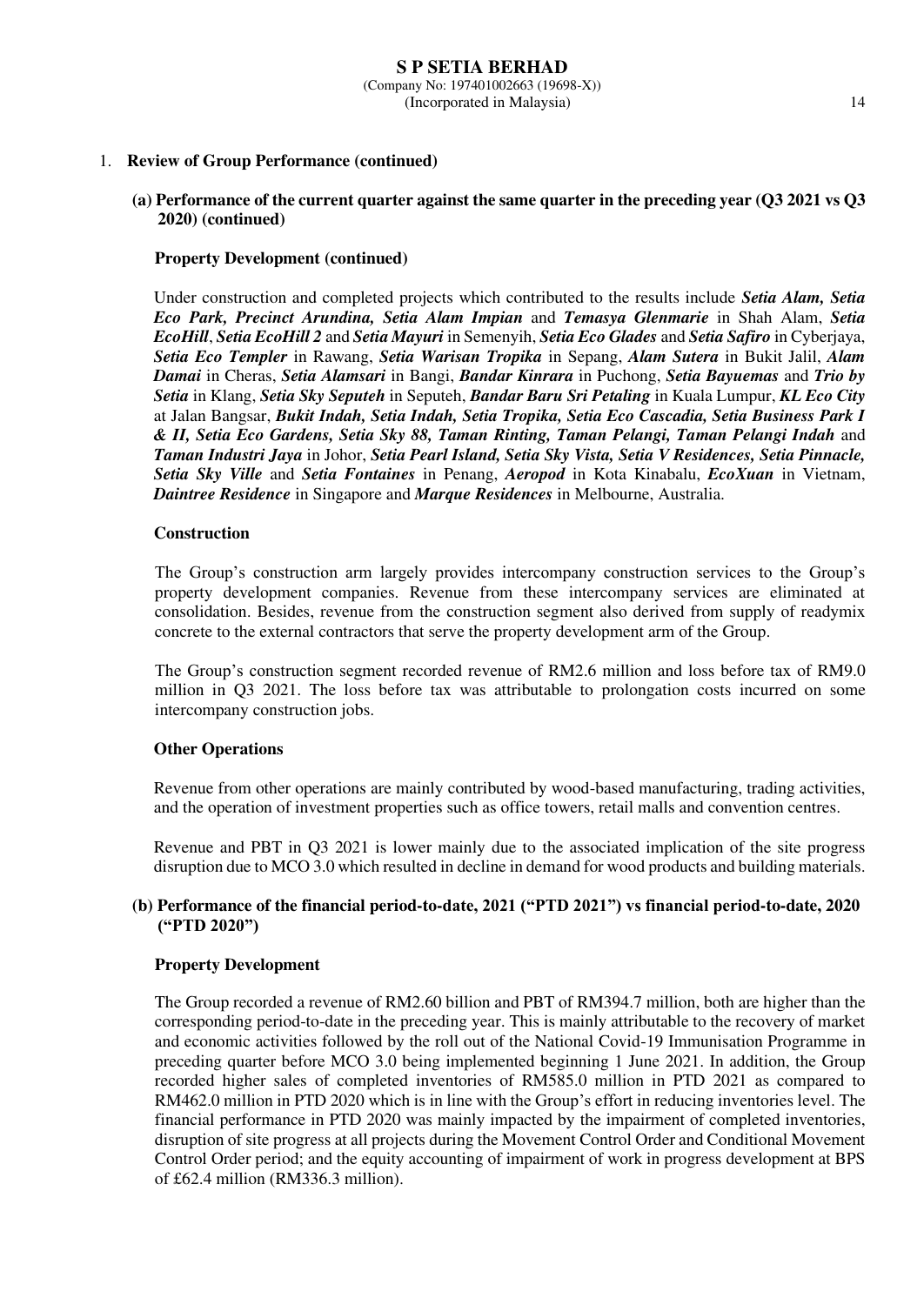# 1. **Review of Group Performance (continued)**

# **(b) Performance of the financial period-to-date, 2021 ("PTD 2021") vs financial period-to-date, 2020 ("PTD 2020") (continued)**

### **Construction**

The Group's construction arm largely provides intercompany construction services to the Group's property development companies. Revenue from these intercompany services are eliminated at consolidation. Besides, revenue from the construction segment is also derived from supply of readymix concrete to the external contractors that serve the property development arm of the Group.

The Group's construction segment recorded revenue of RM12.1 million and loss before tax of RM23.7 million in PTD 2021 resulted from additional costs incurred on the intercompany construction jobs.

# **Other Operations**

Revenue from other operations are mainly contributed by wood-based manufacturing, trading activities, and the operation of investment properties such as office towers, retail malls and convention centres.

# 2. **Material Changes in the Quarterly Results ("Q3 2021") compared to the results of the Preceding Quarter ("Q2 2021")**

The Group's PBT for Q3 2021 is RM52.3 million, which is RM106.7 million lower than the preceding quarter ended 30 June 2021 mainly due to lower progress in terms of revenue recognition following the implementation of MCO 3.0 from 1 June 2021 onwards.

# 3. **Prospects for the Current Financial Year**

For the nine months ended 30 September 2021, the Group achieved total sales of RM3.38 billion. Local projects contributed RM2.66 billion and the remaining RM728 million was from international projects, namely Sapphire by the Gardens and Marque Residences in Australia, as well as Daintree Residence in Singapore. It is key to note that Daintree Residence is 100% sold. In Malaysia, sales contributed by projects in the Central region made up RM2.06 billion. Projects in the Southern and Northern regions combined, contributed RM621 million. The sales of completed stocks, which form part of the RM3.38 billion sales achieved, was RM585 million, higher than that achieved for the same period last year of RM462 million, a commendable achievement despite the market challenges.

The Group was able to sustain steady sales momentum despite the lockdown during the 3rd Movement Control Order and had already achieved 89% of its full year sales target of RM3.80 billion. The efficient use of digital platform to facilitate sales and marketing during the period had contributed to this success.

During the period ended 30 September 2021, we had launched RM1.50 billion Gross Development Value ("GDV"), largely comprised of landed properties, mainly at established townships, such as Setia Alam, Setia EcoHill, Setia EcoHill 2, Setia Alamsari, Setia Bayuemas, Bandar Kinrara and Setia Eco Park in the Central region, Taman Industri Jaya and Bukit Indah in the Southern region, Setia Greens and Setia Fontaines in Northern region and Eco Lakes in Vietnam.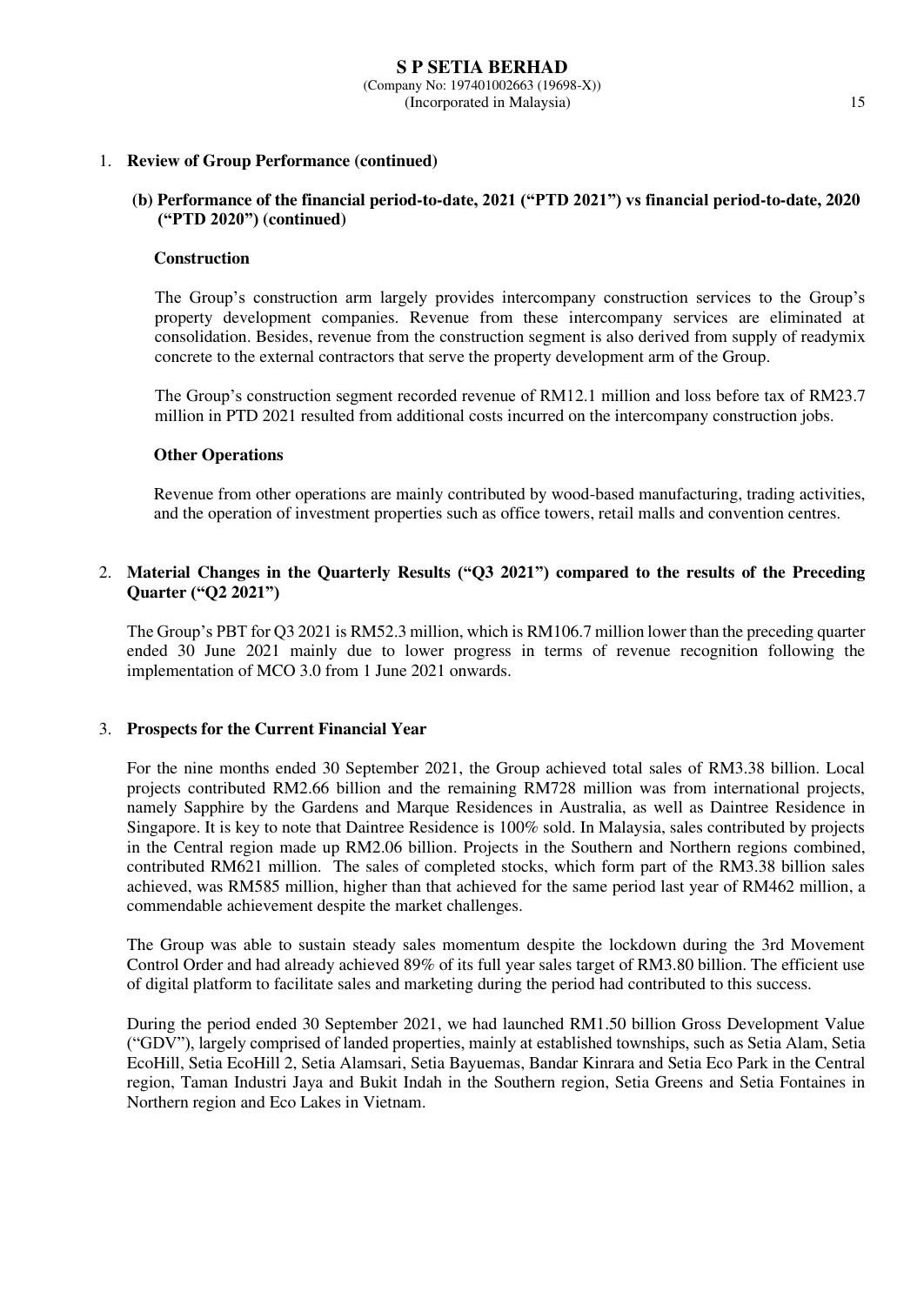# 3. **Prospects for the Current Financial Year (continued)**

It is also important to note that the Group's 40% owned project in London, the Battersea Power Station project ("BPS") had its on-site London Underground station, which is served by the Northern Line Extension, officially opened and operating on 20 September 2021. This milestone had greatly enhanced the placemaking at the development scheme and would contribute positively to the sales of properties at BPS.

Certain initiatives under the Budget 2022 augur well for the housing sector. The Home Ownership Campaign was extended to 31 December 2021. The Government will also provide a RM2 billion guarantee to banks via the Housing Credit Guarantee Scheme to provide gig workers and small traders with access to financing. In addition to that, the Real Property Gains Tax rate for disposals made in the 6th year onwards is to be reduced from 5% to 0%. These initiatives are expected to contribute positively and support a recovery in the property sector.

The Group remains positive to achieve the sales target of RM3.80 billion for FY2021. At the same time, initiatives to pare down borrowings, strengthen capital structure, digital transformation and sustainability will remain the key priorities of the Group.

Underpinned by an unbilled sales pipeline of RM9.84 billion, 48 on-going projects and effective remaining land banks of 7,334 acres with a GDV of RM124.6 billion as at 30 September 2021, the Group is well positioned to capture market opportunities.

# 4. **Variance of Actual Profit from Forecast Profit**

Not applicable as no profit forecast was published.

### 5. **Income Tax**

|                     | Q3 2021<br><b>RM'000</b> | Q3 2020<br><b>RM'000</b><br><b>Restated</b> | <b>PTD 2021</b><br><b>RM'000</b> | <b>PTD 2020</b><br><b>RM'000</b><br><b>Restated</b> |
|---------------------|--------------------------|---------------------------------------------|----------------------------------|-----------------------------------------------------|
| <b>Taxation</b>     |                          |                                             |                                  |                                                     |
| - current taxation  | 68,035                   | 32,783                                      | 176,670                          | 99,826                                              |
| - deferred taxation | (38, 043)                | (7,663)                                     | (43,690)                         | (51, 223)                                           |
|                     | 29.992                   | 25,120                                      | 132,980                          | 48,603                                              |

The Group's effective tax rate (excluding share of results of joint ventures and associated companies) for the financial period is higher than the statutory tax rate mainly due to certain non-tax deductible expenses.

### 6. **Status of Corporate Proposals**

There was no corporate proposal announced but not completed as at 16 November 2021 (being the latest practicable date which is not earlier than 7 days from the date of issuance of this interim financial report).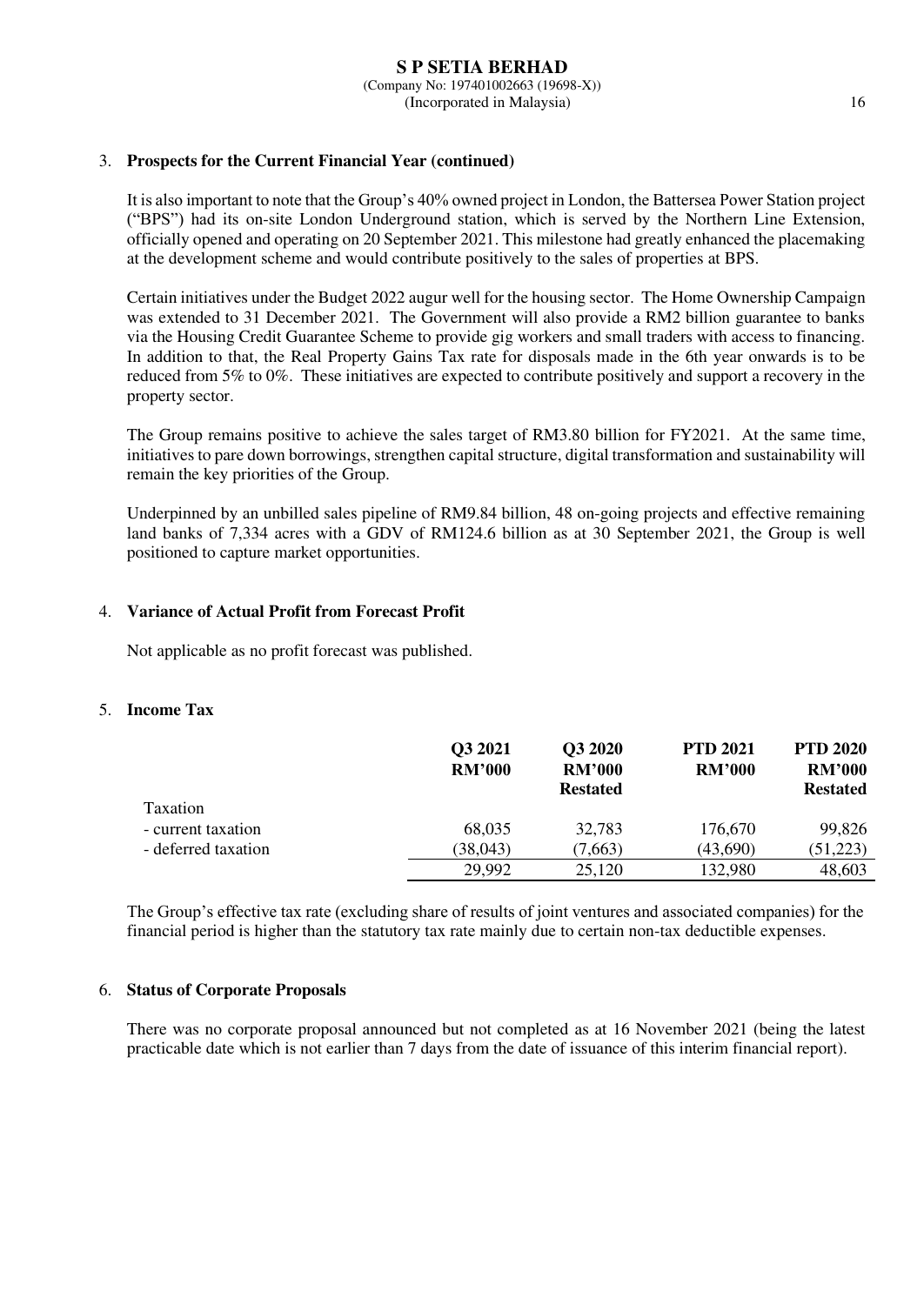# 7. **Group Borrowings and Debt Securities**

Total group borrowings and debt securities as at 30 September 2021 were as follows:

|                                         | <b>Secured</b><br><b>RM'000</b> | <b>Unsecured</b><br><b>RM'000</b> | <b>Total</b><br><b>RM'000</b> |
|-----------------------------------------|---------------------------------|-----------------------------------|-------------------------------|
|                                         |                                 |                                   |                               |
| Short-term borrowings - Islamic         | 580,042                         | 697,832                           | 1,277,874                     |
| Short-term borrowings - Conventional    | 701,736                         | 394,742                           | 1,096,478                     |
| Long-term borrowings - Islamic          | 2,455,102                       | 3,227,871                         | 5,682,973                     |
| Long-term borrowings - Conventional     | 2,883,706                       | 1,666,454                         | 4,550,160                     |
| Redeemable cumulative preference shares |                                 | 37,757                            | 37,757                        |
|                                         | 6,620,586                       | 6,024,656                         | 12,645,242                    |

Currency exposure profile of group borrowings and debt securities were as follows:

|                             | <b>Secured</b><br><b>RM'000</b> | <b>Unsecured</b><br><b>RM'000</b> | <b>Total</b><br><b>RM'000</b> |
|-----------------------------|---------------------------------|-----------------------------------|-------------------------------|
| <b>Malaysian Ringgit</b>    | 5,071,337                       | 4,190,029                         | 9,261,366                     |
| <b>Great British Pound</b>  |                                 | 1,693,764                         | 1,693,764                     |
| Australian Dollar           | 1,175,780                       |                                   | 1,175,780                     |
| Singapore Dollar            | 332,759                         | -                                 | 332,759                       |
| <b>United States Dollar</b> |                                 | 140,863                           | 140,863                       |
| Japanese Yen                | 40,710                          |                                   | 40,710                        |
|                             | 6,620,586                       | 6,024,656                         | 12,645,242                    |

# 8. **Material Litigation**

The Group was not engaged in any material litigation as at 16 November 2021 (being the latest practicable date which is not earlier than 7 days from the date of issuance of this interim financial report).

# 9. **Dividends Declared**

- (a) The Board of Directors has declared preferential dividends of 6.49% per annum for RCPS-i A and 5.93% per annum for RCPS-i B, both payable semi-annually, in respect of the financial period from 1 January 2021 to 30 June 2021. A total of RM35,326,945 and RM30,694,196 preferential dividends was paid in cash on 28 September 2021.
- (b) No interim dividend has been declared in respect of ordinary share for the financial period ended 30 September 2021.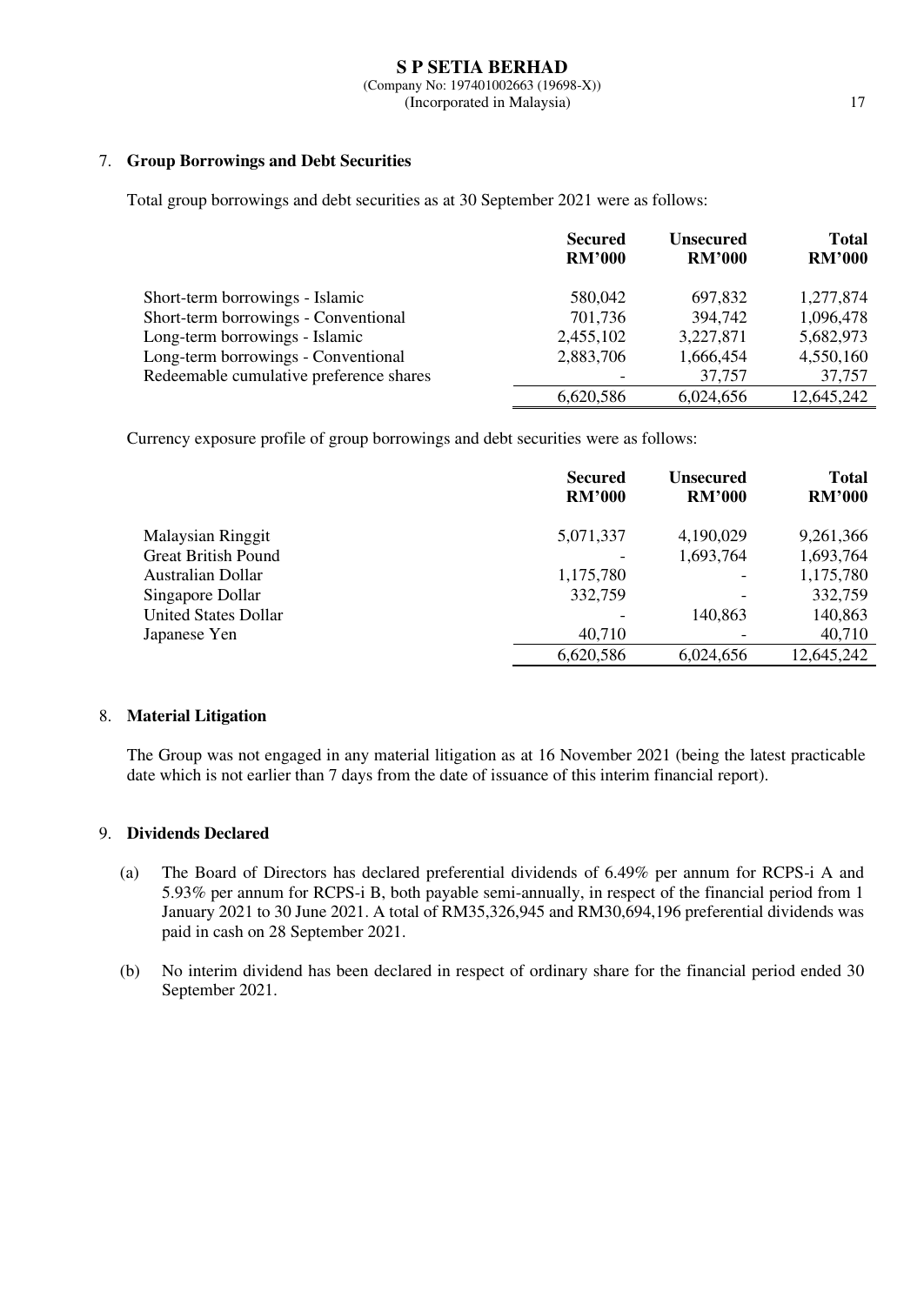### **S P SETIA BERHAD** (Company No: 197401002663 (19698-X)) (Incorporated in Malaysia) 18

# 10. **Earnings Per Share Attributable To Owners of The Company**

# Basic Earnings Per Share

The basic earnings per share for the period is calculated by dividing the Group's profit/loss attributable to owners of the Company adjusted for the effects of RCPS-i A and RCPS-i B preferential dividends declared during the period, divided by the weighted average number of shares in issue, as follows:

|                                                                                              | Q3 2021<br>000' | Q3 2020<br>900<br><b>Restated</b> | <b>PTD 2021</b><br>000 | <b>PTD 2020</b><br>900'<br><b>Restated</b> |
|----------------------------------------------------------------------------------------------|-----------------|-----------------------------------|------------------------|--------------------------------------------|
| Profit/(Loss) attributable to owners                                                         |                 |                                   |                        |                                            |
| of the Company (RM)                                                                          | 11,013          | (267,005)                         | 161,050                | (377, 250)                                 |
| - RCPS-i A preferential dividends (RM)                                                       | (35,327)        | (35,327)                          | (70, 654)              | (70,654)                                   |
| - RCPS-i B preferential dividends (RM)                                                       | (30,695)        | (30,697)                          | (61, 389)              | (61, 394)                                  |
| Adjusted (loss)/ profit attributable                                                         |                 |                                   |                        |                                            |
| to owners of the Company (RM)                                                                | (55,009)        | (333, 029)                        | 29,007                 | (509, 298)                                 |
| Number of ordinary shares at<br>beginning of the period<br>Weighted average effect of shares | 4,056,733       | 4,042,482                         | 4,056,733              | 4,042,482                                  |
| issued pursuant to:<br>- Vesting of ESGP                                                     | 9,459           | 12,837                            | 3,188                  | 4,310                                      |
| - Exercise of ESOS                                                                           | 288             |                                   | 97                     |                                            |
| Weighted average number of                                                                   |                 |                                   |                        |                                            |
| ordinary shares                                                                              | 4,066,480       | 4,055,319                         | 4,060,018              | 4,046,792                                  |
| Basic (loss)/earnings per share (sen)                                                        | (1.35)          | (8.21)                            | 0.71                   | (12.59)                                    |